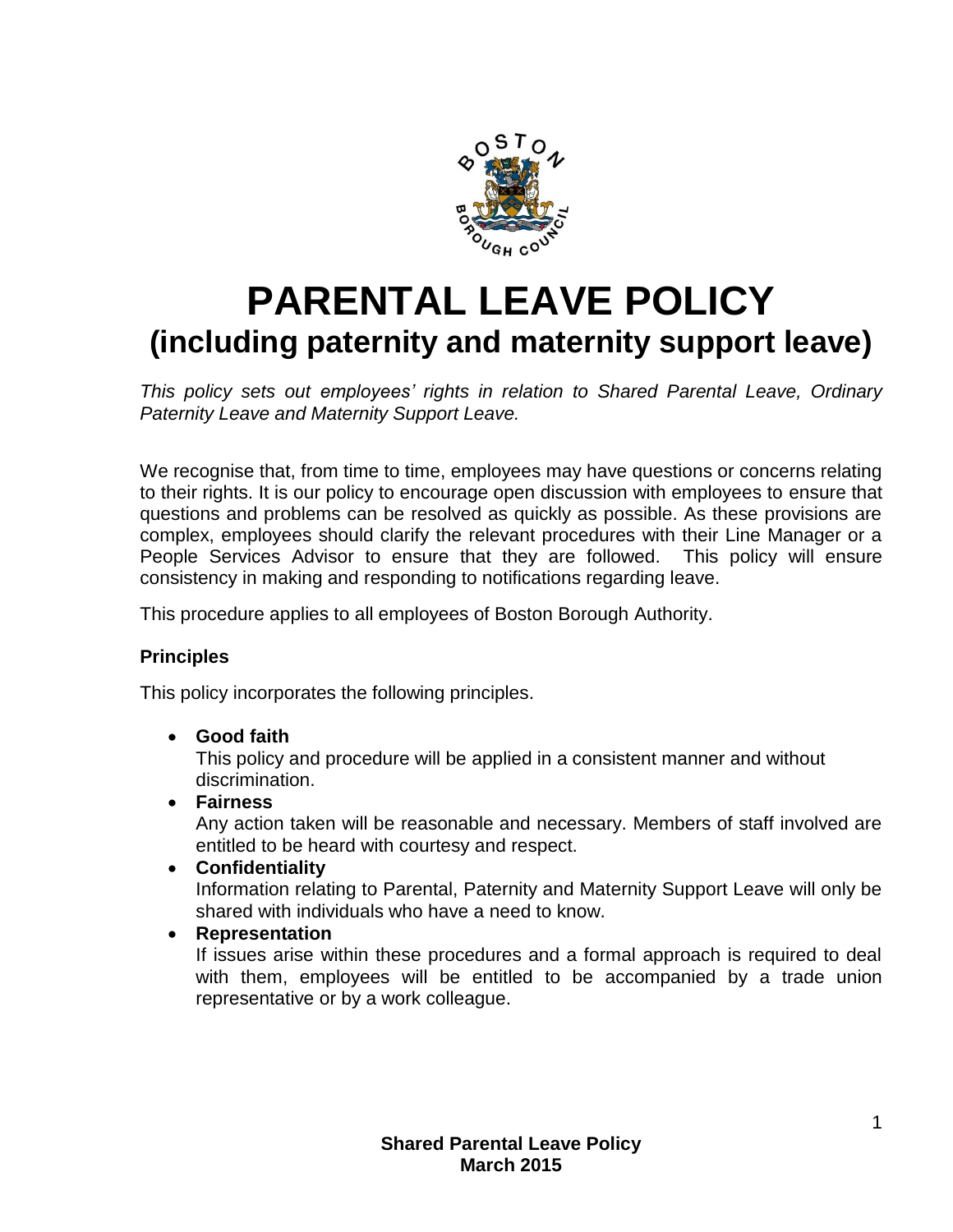# **Version History**

| <b>Version</b>    | <b>Author</b>          | <b>Reason For Issue</b>                                                                       |  |
|-------------------|------------------------|-----------------------------------------------------------------------------------------------|--|
| 2004              | <b>People Services</b> | Review of 1998 policy                                                                         |  |
| <b>June 2005</b>  | <b>People Services</b> | Review of 2004 policy                                                                         |  |
| April 2007        | <b>People Services</b> | Review of 2005 policy                                                                         |  |
| August 2012       | <b>People Services</b> | Review 2007 policy. Legislative<br>change to entitlement to paternity<br>leave                |  |
| <b>March 2015</b> | <b>People Services</b> | Review<br>of 2012<br>policy<br>and<br>shared<br>legislative<br>change<br>to<br>parental leave |  |
|                   |                        |                                                                                               |  |

# **Document Distribution**

| <b>Name</b>             | Role                                       |
|-------------------------|--------------------------------------------|
| <b>JCC</b>              | For consideration of amendments for policy |
| $\overline{\text{CMT}}$ | For approval of amendments to policy       |
| <b>HOST</b>             | For implementation.                        |
| All staff               | Revised scheme/ staff benefit.             |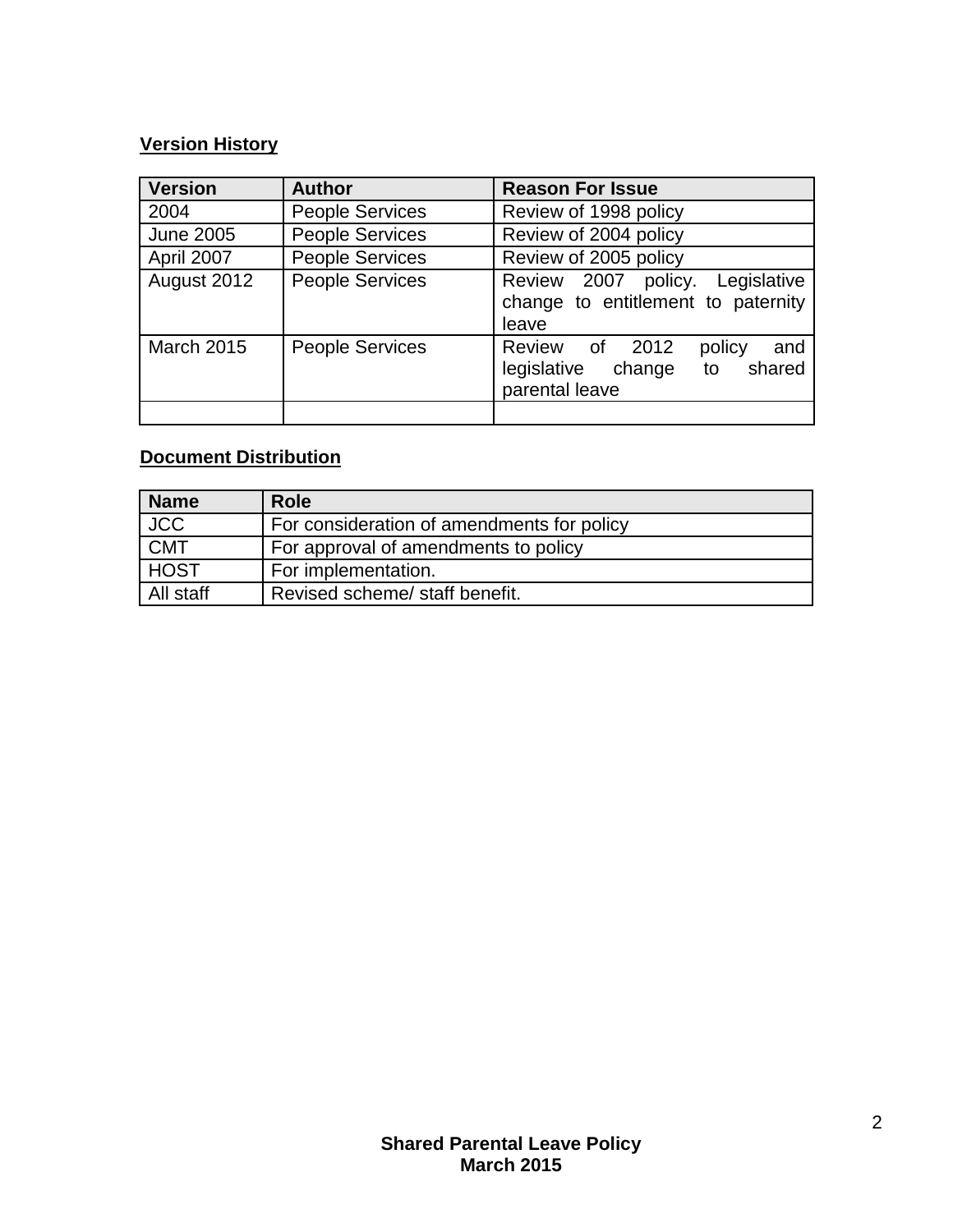# **TABLE OF CONTENTS**

| 10. |                                                                                    |    |
|-----|------------------------------------------------------------------------------------|----|
| 11. |                                                                                    |    |
| 12. |                                                                                    |    |
| 13. |                                                                                    |    |
| 14. |                                                                                    |    |
| 15. |                                                                                    |    |
| 16. |                                                                                    |    |
| 17. | How much notice of ordinary paternity leave (OPL) or Maternity Support Leave (MSL) |    |
|     |                                                                                    |    |
| 18. |                                                                                    |    |
| 19. | What if I want to change my dates for leave once it's authorised? 12               |    |
| 20. |                                                                                    |    |
| 21. | What if the child dies before/during birth or within the first year? 13            |    |
| 22. |                                                                                    |    |
| 23. |                                                                                    |    |
| 24. |                                                                                    |    |
| 25. |                                                                                    |    |
| 26. |                                                                                    |    |
| 27. |                                                                                    |    |
| 28. |                                                                                    |    |
| 29. |                                                                                    |    |
| 30. |                                                                                    |    |
|     |                                                                                    |    |
|     |                                                                                    | 18 |
|     |                                                                                    |    |
|     |                                                                                    |    |
|     |                                                                                    |    |
|     |                                                                                    |    |
|     |                                                                                    |    |
|     |                                                                                    |    |
|     |                                                                                    |    |
|     |                                                                                    |    |
|     |                                                                                    |    |
|     |                                                                                    |    |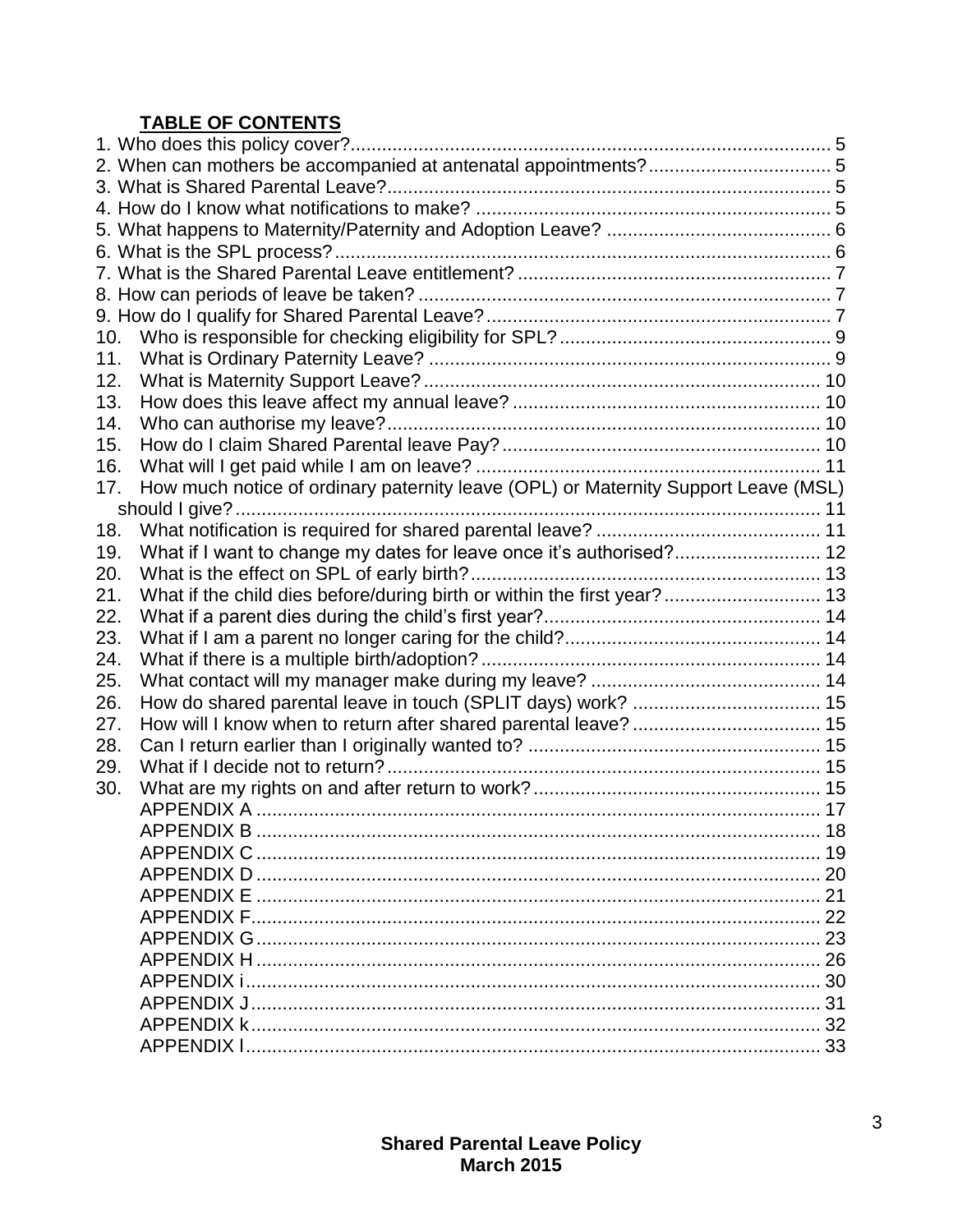# **GLOSSARY OF KEY TERMS AND ABBREVIATIONS**

| APL         | <b>Additional Paternity Lave</b>     |
|-------------|--------------------------------------|
| KIT         | Keeping-in-touch                     |
| MSL         | <b>Maternity Support Leave</b>       |
| OPL         | <b>Ordinary Paternity Leave</b>      |
| <b>ShPP</b> | <b>Statutory Shared Parental Pay</b> |
| SPL         | <b>Shared Parental Leave</b>         |
|             | . <del>.</del>                       |

**SPP** Statutory Paternity Pay

**Continuous Leave:** A period of leave taken in one block e.g. 4 weeks leave.

**Curtail:** Where an eligible mother brings their maternity/adoption leave and, if appropriate, pay or allowance entitlement to an end early. This is sometimes referred to as reducing the maternity/adoption leave period, or reducing the maternity/adoption pay or Maternity Allowance period.

**Discontinuous Leave:** A period of leave that is arranged around weeks where the employee will return to work e.g. an arrangement where an employee will work every other week for a period of three months.

**Expected week of childbirth:** The week, starting on a Sunday, during which the mother's doctor or midwife expects her to give birth.

**Match:** When an adopter is approved to adopt a named child or children.

**Mother:** The woman who gives birth to a child or the adopter (the adopter means the person who is eligible for adoption leave and/or pay. They can be male or female.

**Partner:** The child's biologoical father or the partner of the mother/adopter This includes someone, of either sex, who lives with the mother and the child in an enduring family relationship but who is not the mother's child, parent, grandchild, grandparent, sibling, aunt, uncle, niece or nephew.

**SPLIT day** Shared Parental Leave in Touch Day

**Unpaid Parental Leave:** separate to SPL. Entitles employees to take up to 18 weeks off work to look after a child's welfare: This leave is normally unpaid.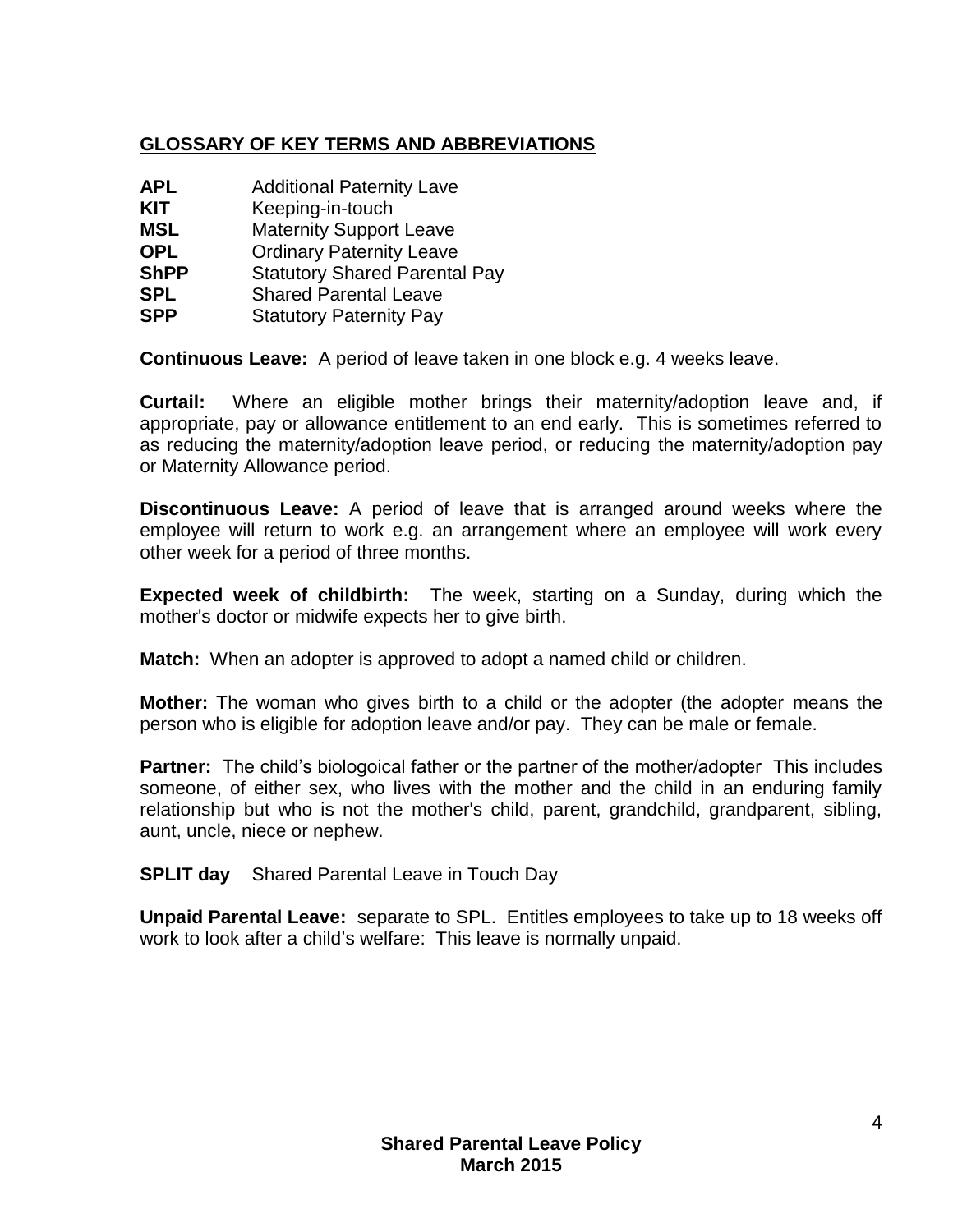#### <span id="page-4-0"></span>**1. Who does this policy cover?**

All Boston Borough Council employees, except casual/relief workforce. Casual/Relief workers are those who have no contract of employment and who may work on an occasional basis but have no contract to provide work or to attend work on a regular basis exists. Where appropriate, employees leave entitlement is determined by Conditions of Service and will be included in their terms and conditions document.

#### <span id="page-4-1"></span>**2. When can mothers be accompanied at antenatal appointments?**

Since 1st October 2014 the partner of a pregnant woman has been entitled to take unpaid time off work to attend antenatal appointments with her. This is capped at 2 appointments with a limit of 6.5 hours per appointment. There is no qualifying period for this.

A 'partner' could be the baby's father, or the mother's spouse, civil partner, or partner in an enduring relationship. It could also be the parents of a child in a surrogacy arrangement.

Whilst we will not ask for evidence of antenatal appointments, you will be required to complete a declaration confirming your relationship with the mother and details about appointments.

### <span id="page-4-2"></span>**3. What is Shared Parental Leave?**

The shared parental leave regulations provide an opportunity for parents to take advantage of additional flexibility in the way they chose to share childcare between them during the first year of the child's life. If they reduce their maternity/adoption leave entitlement, they and/or their partner will be able to opt into the SPL system, having periods of SPL to care for the child: this means that their partner could begin to take SPL while the mother is still on maternity/adoption leave.

A mother who meets the eligibility criteria can bring her maternity leave to an end and choose to take shared parental leave with her partner. The mother's partner must also meet eligibility criteria. Shared parental leave will apply in relation to babies due on or after 5<sup>th</sup> April 2015. The actual date of birth is not relevant for the purposes of eligibility for shared parental leave. Similar arrangements will apply for adoptive parents, in relation to children placed for adoption on or after  $5<sup>th</sup>$  April 2015. Shared parental leave cannot be taken until after the birth/placing of the child.

#### <span id="page-4-3"></span>**4. How do I know what notifications to make?**

Leave provisions relating to family care within this policy assume a 5-day working week. Employees working less than a 5-day week will be granted leave for family care on a prorata basis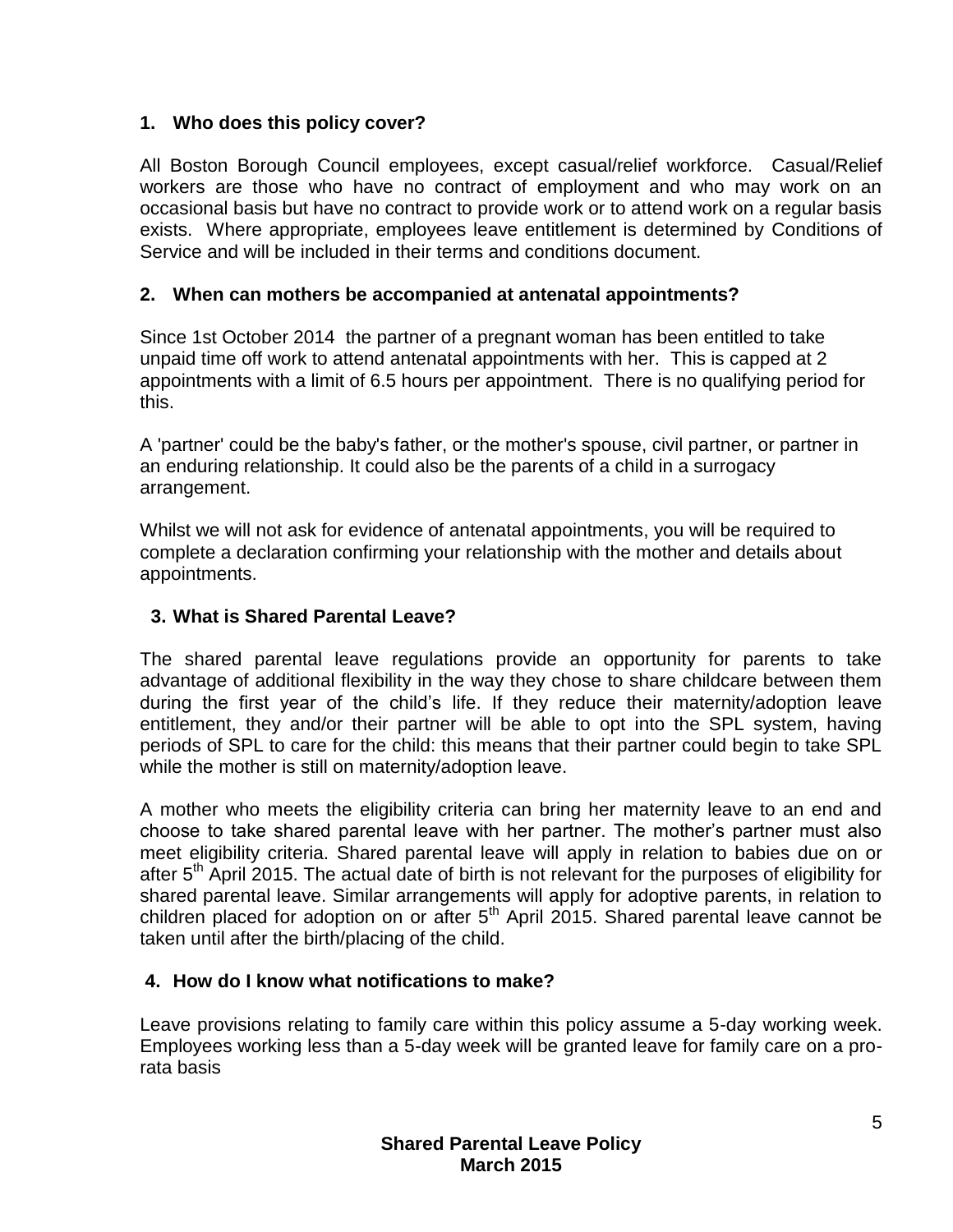This policy applies in relation to employees of the Authority, whether they are the mother or the partner. If it is the mother who is employed by the Authority, her partner must (where relevant) submit any notifications to take shared parental leave set out in this policy to their own employer, which may have its own shared parental leave policy in place, if they want to take a period of shared parental leave.

Similarly, if it is the partner who is employed by the Authority, the mother must (where relevant) submit any notifications to take shared parental leave to her own employer.

The mother and the partner should ensure that they are each liaising with their own employer to ensure that requests for shared parental leave are handled as smoothly as possible.

Templates for you to make the required notifications are contained within this policy for ease.

# <span id="page-5-0"></span>**5. What happens to Maternity/Paternity and Adoption Leave?**

Eligible mothers or adopters may now choose to reduce their maternity/adoption leave early and opt into SPL: However, parents will retain their entitlement to take maternity, paternity and adoption leave.

#### <span id="page-5-1"></span>**6. What is the SPL process?**

At a glance this is the process: additional details are within this policy:

| <b>Step One</b>             | Employee                  | Employer (if aware)       |
|-----------------------------|---------------------------|---------------------------|
| Becoming aware of<br>a l    | Is SPL suitable?          | Discussing intentions and |
| pregnancy or match          | Considering what leave    | other leave options       |
|                             | arrangements work best    |                           |
| <b>Step Two</b>             | Employee                  | Employer                  |
| Choosing SPL<br>and         | Notifying the employer of | Discussing<br>early       |
| notification of entitlement | eligibility               | intentions                |
|                             |                           | Making<br>early           |
|                             |                           | preparations and plans    |
| <b>Step Three</b>           | Employee                  | Employer                  |
| Notification of a leave     | Notifying the employer of | Considering the impact of |
| booking                     | a leave booking           | a leave booking           |
|                             |                           | Discussing a<br>leave     |
|                             |                           | booking                   |
| <b>Step Four</b>            | Employee                  | Employer                  |
| Outcome                     | begins or<br>the<br>Leave | Confirm<br>and            |
|                             | request is withdrawn      | communicate outcome       |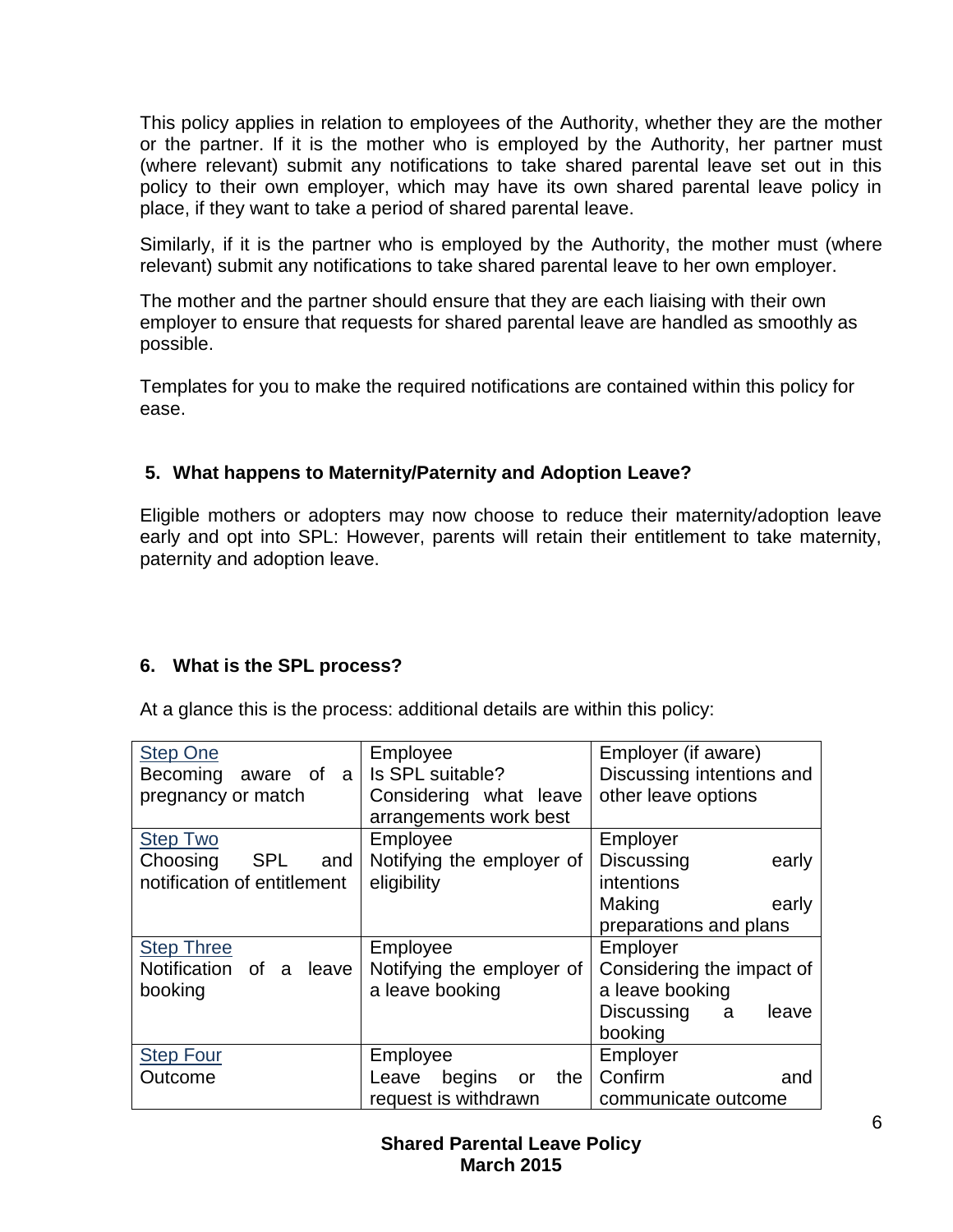#### <span id="page-6-0"></span>**7. What is the Shared Parental Leave entitlement?**

The amount of leave available is calculated using the mother's entitlement to maternity/adoption leave, which allows them to take up to 52 weeks' leave. A birth mother must take at least 2 weeks maternity leave following the birth of a child, therefore eligible parents will be able to share the remaining weeks leave once the curtailment notice has been correctly submitted. There is an entitlement for 39 weeks statutory pay for the purpose of caring for a child within the first year of the child's life or in the year after the child is placed for adoption.

#### <span id="page-6-1"></span>**8. How can periods of leave be taken?**

All leave must be taken within 52 weeks following the birth of the child; however the mother of the child *must* take the first two weeks. However, the mother's partner can begin a period of shared parental leave at any time from the date of the child's birth (but the partner should bear in mind that they are is entitled to take up to two weeks' ordinary paternity leave following the birth of their child, which they will lose if shared parental leave is taken first).

You don't have to take shared parental leave in one continuous block but it does have to be taken in complete weeks. You can request to take shared parental leave in one continuous block (in which case the Authority is required to accept the request as long as you meet the eligibility and notice requirements)

You could alternatively request leave as a number of discontinuous blocks of leave (in which case you need the Authority's agreement).

A maximum of three requests for leave per pregnancy can normally be made by each parent, and three withdrawal notices can be submitted. Any periods of leave that are declined do not count towards these totals.

As long as both parents qualify for shared parental leave, you can choose to take leave at the same time as your partner or you can take your leave separately.

# <span id="page-6-2"></span>**9. How do I qualify for Shared Parental Leave?**

This is a two stage-test for entitlement, which means that you must be eligible in your own right and your partner must also meet certain criteria.

For employees to be eligible to take shared parental leave, both parents must meet certain eligibility requirements.

#### *Mother's eligibility for shared parental leave*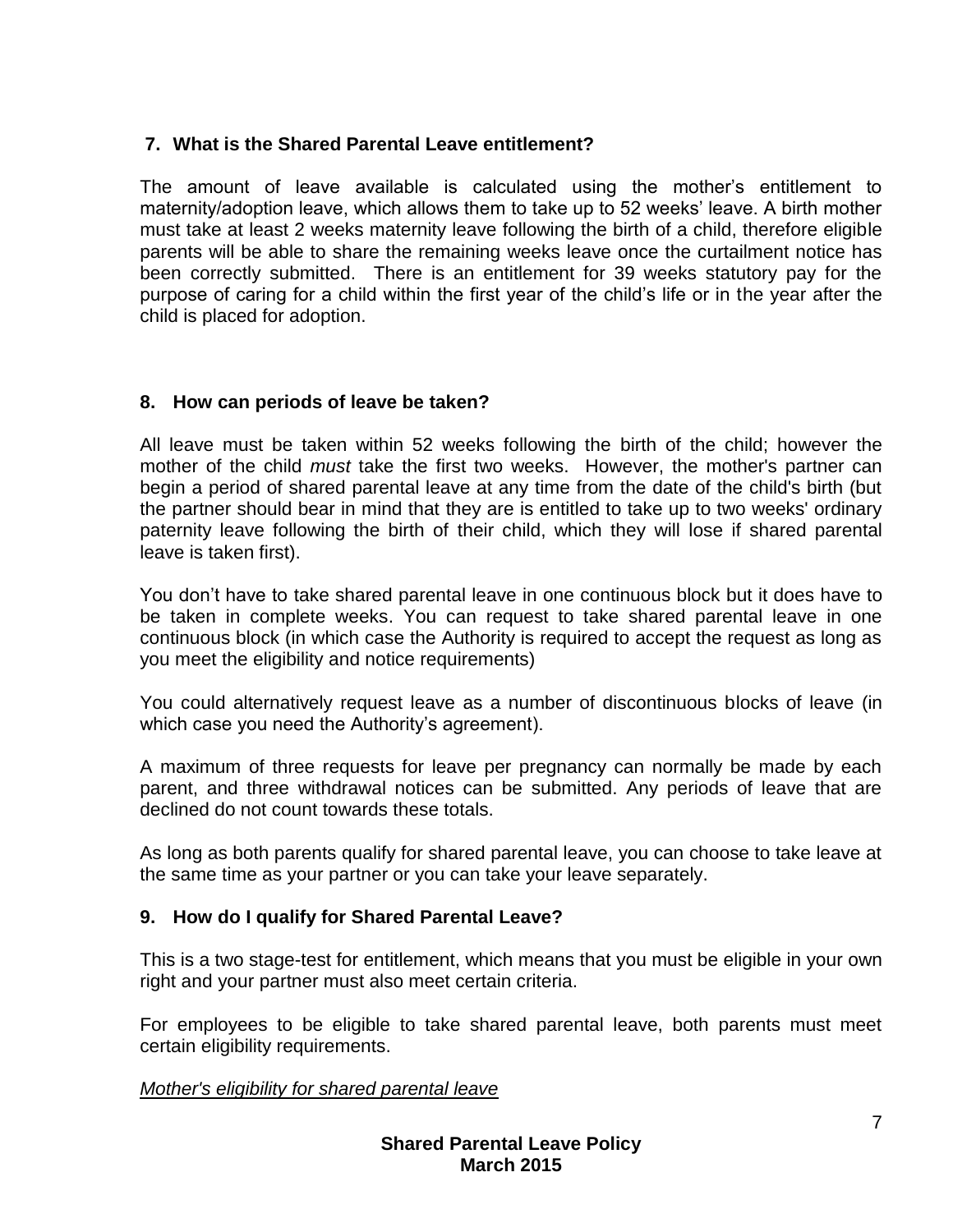The mother is eligible for shared parental leave if she:

- has at least 26 weeks' continuous employment ending with the 15th week before the expected week of childbirth and remains in continuous employment with the Authority until the week before any period of shared parental leave that she takes;
- has, at the date of the child's birth, the main responsibility, apart from the partner, for the care of the child;
- is entitled to statutory maternity leave in respect of the child; and
- complies with the relevant maternity leave curtailment requirements (or has returned to work before the end of statutory maternity leave), and shared parental leave notice and evidence requirements.

In addition, for the mother to be eligible for shared parental leave, the partner must:

- have been employed or been a self-employed earner in at least 26 of the 66 weeks immediately preceding the expected week of childbirth;
- have average weekly earnings of at least the maternity allowance threshold [currently £30] for any 13 of those 66 weeks; and
- have, at the date of the child's birth, the main responsibility, apart from the mother, for the care of the child.

#### *Partner's eligibility for shared parental leave*

The partner is eligible for shared parental leave if he/she:

- has at least 26 weeks' continuous employment ending with the 15th week before the expected week of childbirth and remains in continuous employment with the Authority until the week before any period of shared parental leave that he/she takes;
- has, at the date of the child's birth, the main responsibility, apart from the mother, for the care of the child; and
- complies with the relevant shared parental leave notice and evidence requirements.

In addition, for the partner to be eligible for shared parental leave, the mother must:

- have been employed or been a self-employed earner during at least 26 of the 66 weeks immediately preceding the expected week of childbirth;
- have average weekly earnings of at least the maternity allowance threshold [currently £30] for any 13 of those 66 weeks;
- have, at the date of the child's birth, the main responsibility, apart from the partner, for the care of the child;
- be entitled to statutory maternity leave, statutory maternity pay or maternity allowance in respect of the child; and
- comply with the relevant maternity leave or pay curtailment requirements (or have returned to work before the end of statutory maternity leave).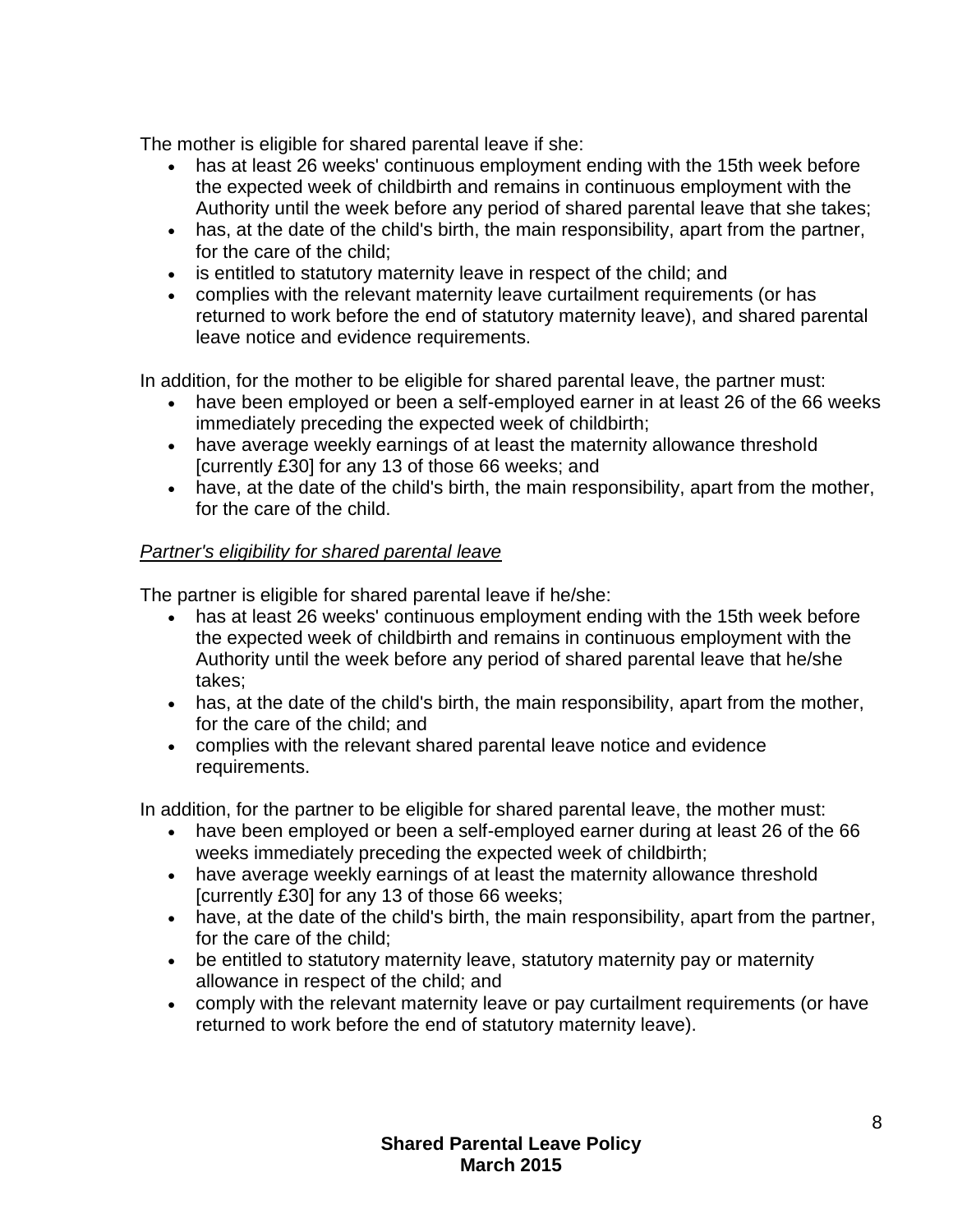### <span id="page-8-0"></span>**10. Who is responsible for checking eligibility for SPL?**

It is the employee's responsibility to check that they are eligible for SPL and Shared Parental leave Pay (ShPP) and the Authority will grant leave and pay based on the information and declarations provided by you.

If it is subsequently discovered that ShPP was incorrectly paid, the Authority will correct their records and will seek to recover any incorrectly paid ShPP as an overpayment of wages.

The Authority may, within 14 days of the SPL entitlement notification being given, request:

- the name and business address of the partner's employer (where the employee's partner is no longer employed or is self employed their contact details must be given instead)
- in the case of biological parents, a copy of the child's birth certificate (or, where one has not been issued, a declaration as to the time and place of the birth).
- in the case of an adopted child, documentary evidence of the name and address of the adoption agency, the date on which they were was notified of having been matched with the child and the date on which the agency expects to place the child for adoption

In order to be entitled to SPL, the employee must produce this information within 14 days of the employer's request.

#### <span id="page-8-1"></span>**11. What is Ordinary Paternity Leave?**

Ordinary Paternity Leave (OPL) allows you to take one or two weeks OPL within the first 56 days following the child's birth once shared parental leave is in force. However if an employee is planning on taking both OPL and SPL they must take OPL first.

- a) To be eligible for Ordinary Paternity Leave for a birth child you must have 26 weeks' continuous service by the end of the  $15<sup>th</sup>$  week before the week in which the child is expected and your wife, civil partner or partner will give birth to a child, or you will be the biological father of the child.
- b) In relation to adoption, OPL is available to adoptive parents where the child is matched or newly placed with them for adoption. Either the adoptive father or the adoptive mother may take OPL where the other adoptive parent has elected to take adoption leave. You must have 26 weeks continuous service by the week in which the child's adopter is notified of having been matched with the child for adoption.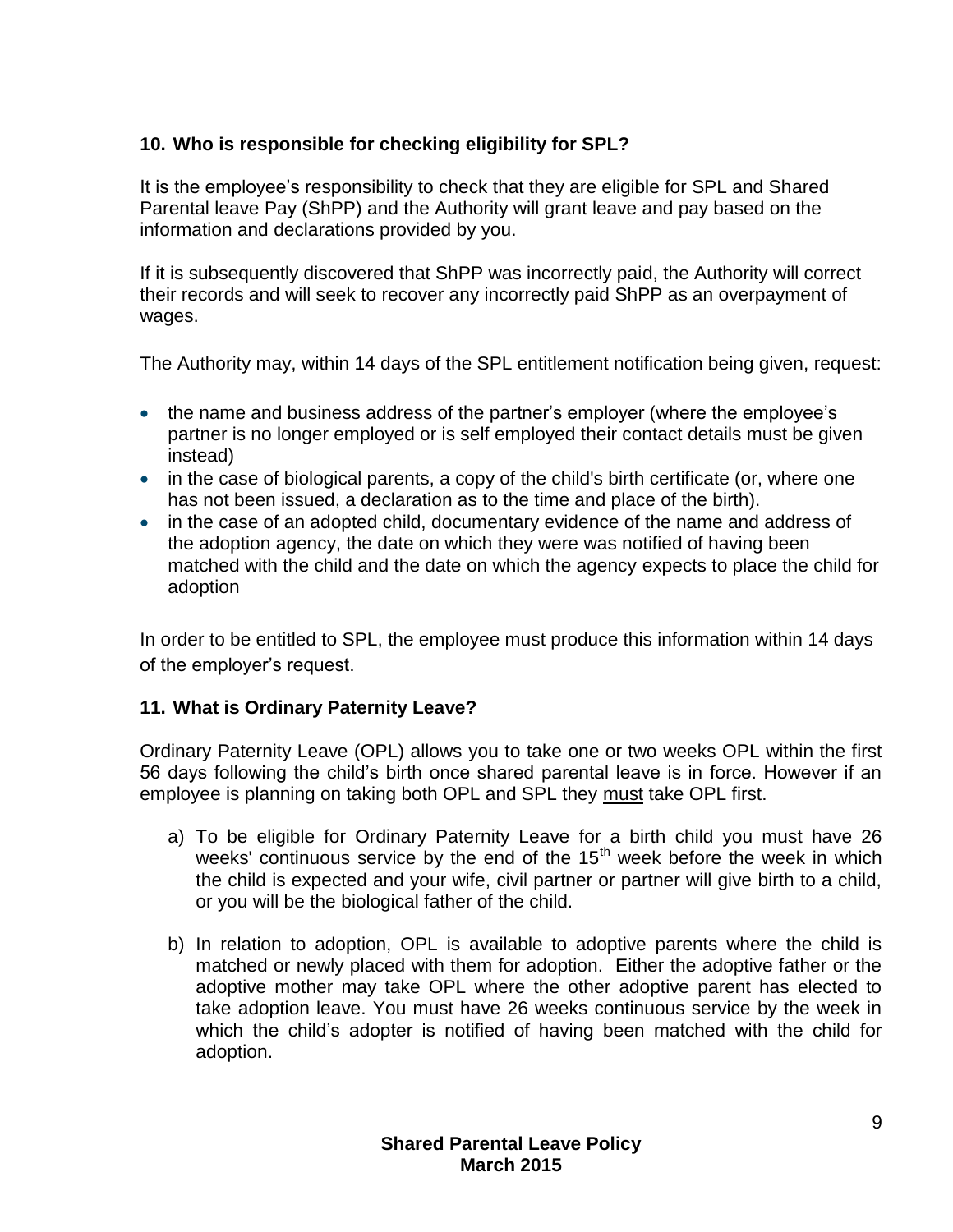With both (a) and (b) above, you must have or expect to have responsibility for the upbringing of the child and be making the request to help care for the child or to support the child's mother. For all forms relating to adoption leave and pay please refer to the Adoption Policies (HR057/8)

Shared parental leave should not be confused with ordinary parental leave, which is unaffected by SPL. This entitlement is detailed in our Parental Leave Policy (HR061).

#### <span id="page-9-0"></span>**12. What is Maternity Support Leave?**

Maternity Support Leave (MSL) is a discretionary leave given by the Authority as a benefit to employees, it is a maximum entitlement of a week's leave in any 12-month period. This leave is for the nominated carer of an expectant mother at or around the time of the birth. The purpose of granting MSL is to meet the needs of employees in addressing commitments outside work. In most cases the partner would provide such care and support; however, a relative or someone who has a caring relationship with the mother and/or child may otherwise fulfil the role. There are no service/pay criteria for eligibility.

#### <span id="page-9-1"></span>**13. How does this leave affect my annual leave?**

SPL, MSL and OPL are granted in addition to your normal annual holiday entitlement.

Contractual annual leave entitlement will continue to accrue whilst you are on leave; You are reminded that holiday must be taken in the year that it is earned and therefore if the holiday year is due to end during any period of shared parental leave, you should take your outstanding entitlement before starting any period of shared parental leave.

#### <span id="page-9-2"></span>**14. Who can authorise my leave?**

All arrangements will need to be agreed with your Manager on the relevant forms, as in appendices A – M as appropriate

#### <span id="page-9-3"></span>**15. How do I claim Shared Parental leave Pay?**

If either the mother or partner wishes to claim ShPP then the mother must also give notice to reduce or end their maternity/adoption pay or allowance entitlement.

Notice must be given, which must include: How much ShPP both parents are entitled to take How much ShPP each parent intends to take When they expect to take ShPP A declaration from the employee's partner confirming their agreement to the employee claiming their amount of ShPP

These notifications can be made using Appendix G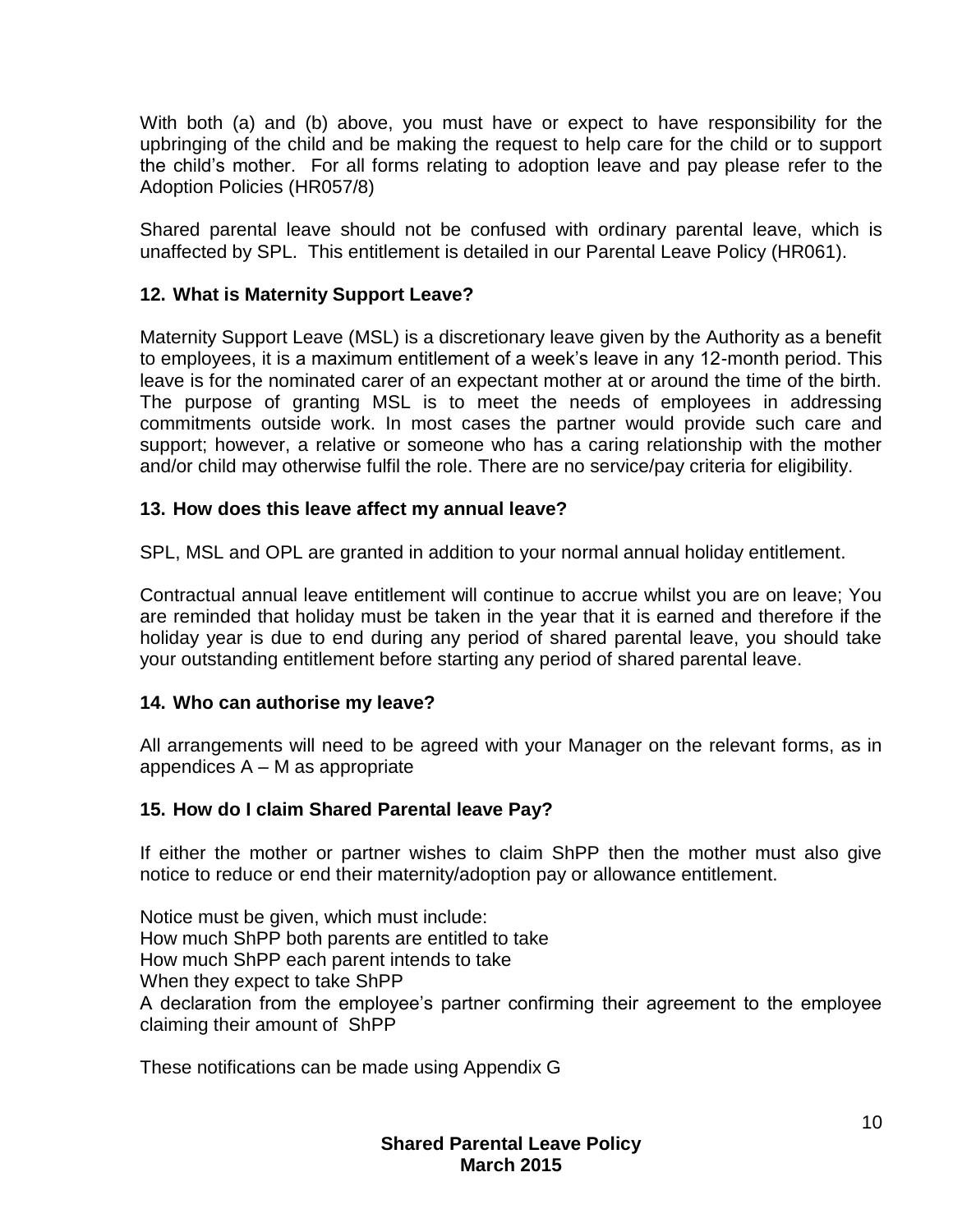#### <span id="page-10-0"></span>**16. What will I get paid while I am on leave?**

Statutory shared parental pay is available for eligible parents to share between them while on shared parental leave. The number of weeks' statutory shared parental pay available to the parents will depend on how much statutory maternity or adoption pay has been paid when his/her maternity/ adoption pay period ends. A total of 39 weeks' statutory pay is available to the parent. As maternity/ adoption leave cannot be curtailed for the first two weeks of leave, the parent can share up to 37 weeks' statutory shared parental pay with his/her partner.

Any statutory shared parental pay due during shared parental leave will be paid at a rate set by the Government for the relevant tax year, or at 90% of the employee's average weekly earnings, if this figure is lower than the Government's set weekly rate.

It is up to the parents to determine as to who is paid any statutory shared parental pay and how it is apportioned between them.

#### <span id="page-10-1"></span>**17. How much notice of ordinary paternity leave (OPL) or Maternity Support Leave (MSL) should I give?**

Where you wish to request OPL in respect of a birth child, you must give your line manager 15 weeks' written notice of the date on which your partner's baby is due, the length of OPL you wish to take and the date on which you wish the leave to commence. Please use Appendix B for this purpose. You should give the same notice for MSL, using form A to apply for it.

If you subsequently wish to change the timing of this leave, you must give 28 calendar days written notice of the new dates.

In the case of an adopted child, you must give written notice of your intention to take OPL no later than 7 calendar days after the date on which the notification of the match with the child was given by the adoption agency. Please use appendix K or L for this purpose.

#### <span id="page-10-2"></span>**18. What notification is required for shared parental leave?**

The notices that the parents must give to the relevant employer to be able to take shared parental leave are made up of three elements. They are:

- a "maternity leave curtailment notice" (Appendix F) from the mother setting out when she proposes to end her maternity leave (unless the mother has already returned to work from maternity leave);
- a "notice of entitlement and intention" (Appendix G) from the employee giving an initial, non-binding indication of each period of shared parental leave that they are requesting; and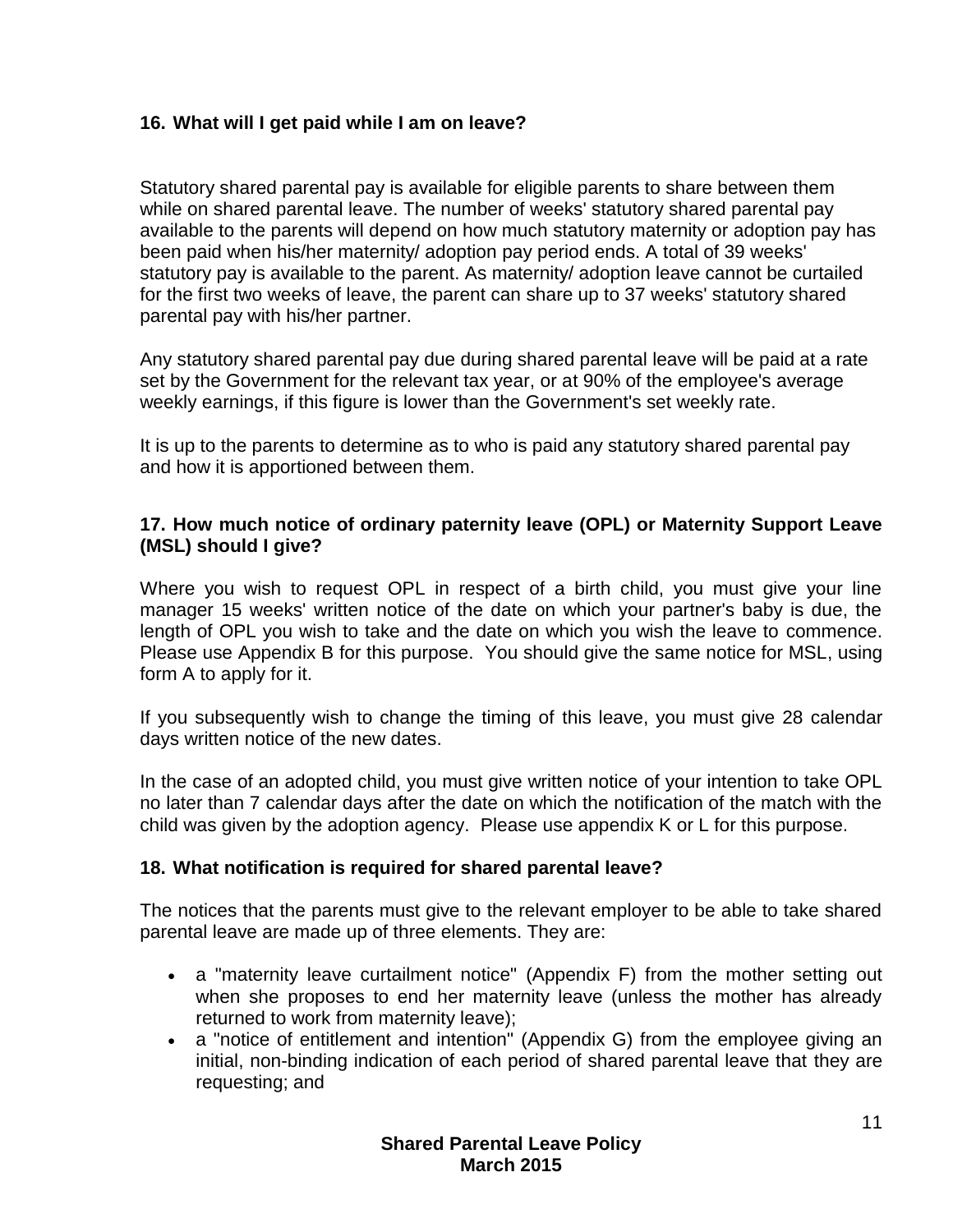• a "period of leave notice" (Appendix K or L) from the employee setting out the start and end dates of each period of shared parental leave that they are requesting.

The notice periods set out below are the minimum required by law. However, the earlier you inform the Authority of your intentions, the more likely it is that we will be able to accommodate your request for leave, particularly if you want to take periods of discontinuous leave.

Employees are advised that, if they have already decided the pattern of shared parental leave that they would like to take, they can provide more than one type of notice at the same time. For example, the mother could provide a maternity leave curtailment notice, notice of entitlement and intention and period of leave notice at the same time. Similarly, the partner could provide their notice of entitlement and intention and period of leave notice at the same time.

Before the mother or partner can take shared parental leave, the mother must either return to work before the end of her maternity leave (by giving the required eight weeks' notice of her planned return) or provide the Authority with a maternity leave curtailment notice (Appendix F). This notice must be in writing and state the date on which maternity leave is to end. That date must be:

- after the compulsory maternity leave period, which is the two after birth;
- at least eight weeks after the date on which the mother gave the maternity leave curtailment notice to her employer; and
- at least one week before what would be the end of the additional maternity leave period.

The mother must provide her maternity leave curtailment notice at the same time she provides either her notice of entitlement and intention or a declaration of consent and entitlement signed by the mother confirming that her partner has given his/her employer a notice of entitlement and intention

#### <span id="page-11-0"></span>**19. What if I want to change my dates for leave once it's authorised?**

You can withdraw your maternity leave curtailment notice in certain circumstances, if: it is discovered that neither you or your partner are entitled to shared parental leave or statutory shared parental pay. You must withdraw your maternity leave curtailment in writing and within eight weeks of the date on which the notice was submitted your maternity leave curtailment notice was given before the birth of your child and you withdraw your maternity leave curtailment notice within six weeks of the birth of your child your partner has died

If you wish to change the timing for MSL / OPL you must give 28 days written notice of the new dates. You must also, if requested by your manager, complete and sign a selfcertificate declaring that you are entitled to OPL and Ordinary Statutory Paternity pay. Please use Appendix E for this purpose.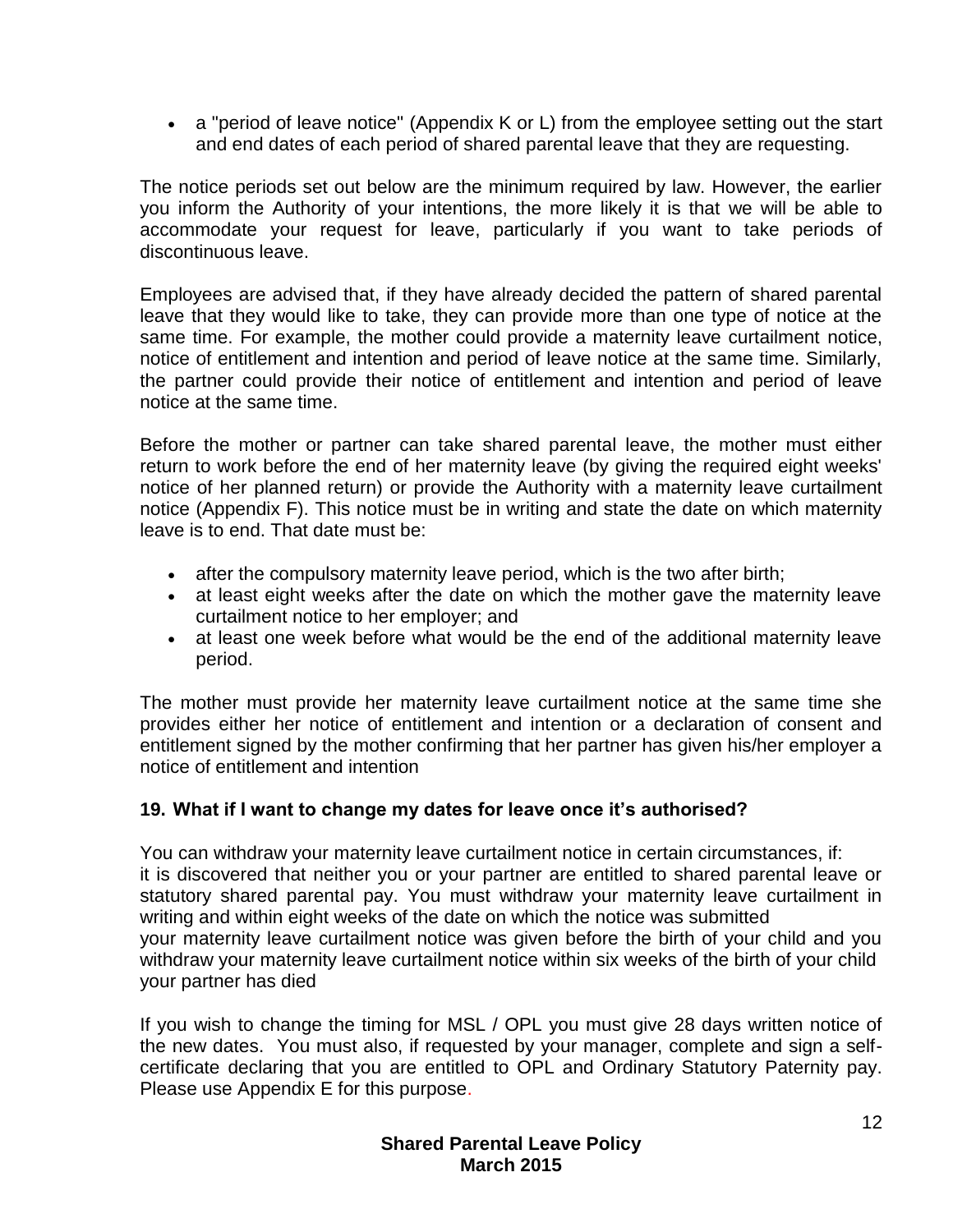You are permitted to bring forward your additional paternity leave start date, provided that you advise the Authority in writing at least six weeks before the new start date or, if that is not possible, as soon as reasonably practicable. You may also postpone your additional paternity leave start date, or cancel the additional paternity leave altogether, provided that you advise the Authority in writing at least six weeks before the original proposed start date or, if that is not possible, as soon as reasonably practicable.

The Authority will formally respond in writing to your notification of your additional paternity leave plans within 28 days, confirming the relevant start and end dates of additional paternity leave and pay.

### <span id="page-12-0"></span>**20. What is the effect on SPL of early birth?**

There are occasions where your rights as an employee to take SPL change.

If the child is born before their expected due date and you had booked to take SPL within the first 8 weeks of the due date, you may take the same period of time off after the actual birth without having to provide 8 weeks notice, by submitting a notice to vary your leave as soon as is reasonable practicable. Unlike most other variation notices, this would not count as one of the employee's three notifications. Any leave arranged after this first 8 weeks of the due date is still bound by the required 8 week notice period.

If the child is born more than 8 weeks before the due date and the notice of entitlement to SPL and/or a notice to book SPL have not yet been given, then there is no requirement to give 8 weeks notice before the period of leave starts. The notices should be given as soon as is reasonably practicable after the actual birth.

#### <span id="page-12-1"></span>**21. What if the child dies before/during birth or within the first year?**

A qualifying condition of opting into SPL is caring for a child. Therefore if the notice of entitlement to take SPL has not been submitted you cannot opt into SPL. The mother will remain entitled to maternity leave and the partner could still qualify for statutory paternity leave.

If both parents have opted into SPL and they have booked leave they will still be entitled to take the booked leave. No further notice booking leave can be submitted and only one variation notice can be given to reduce a period of leave or to rearrange a discontinuous leave arrangement into a single block of leave.

An employee who is absent on SPL may cancel agreed SPL and return to work by giving their employer 8 week's notice of their return to work.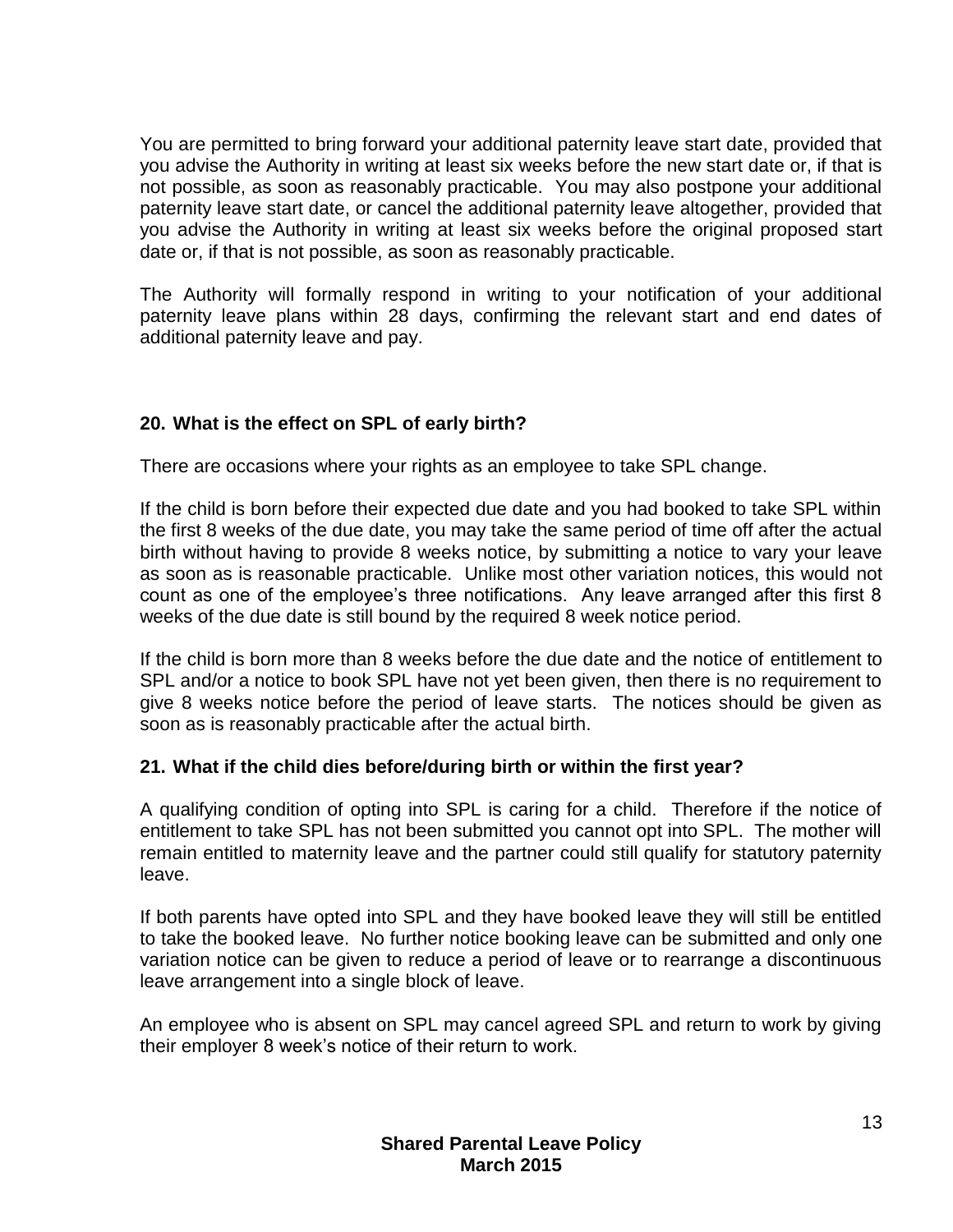#### <span id="page-13-0"></span>**22. What if a parent dies during the child's first year?**

If ether parent dies and the other parent is taking, or is entitled to SPL then they will continue to be eligible. Any SPL that was due to be taken by the deceased parent may be transferred to the other parent if the other parent is eligible for SPL.

Should it be necessary for the other parent to take a further period of SPL or to vary the pre-agreed leave, then notice may be given as soon as is reasonably practicable if 8 week's notice cannot be given. If they have already given three notices to take leave they must be allowed to submit one further notice to book/amend SPL.

#### <span id="page-13-1"></span>**23. What if I am a parent no longer caring for the child?**

If your circumstances change when you have booked SPL so that you are no longer responsible for caring for the child (unless it is because the child has died), your entitlement to both SPL and ShPP will immediately cease and you must notify People Services immediately.

If you have any SPL arranged within 8 weeks of your entitlement ceasing, the Authority can still require you to take the SPL if it is not reasonably practicable for you to attend work e.g. cover is in place which cannot be changed. Any weeks of SPL arranged after 8 weeks of your entitlement ceasing must be cancelled.

If the remaining parent will be continuing to care for the child then they will still be eligible to take their SPL entitlement. If the other parent, who is no longer caring for the child has any SPL leave entitlement outstanding, the remaining parent will only be able to transfer it to their own entitlement if they can get the signed agreement of the other parent to a notice confirming a variation of leave entitlement.

#### <span id="page-13-2"></span>**24. What if there is a multiple birth/adoption?**

You are not entitled to take any extra SPL or ShPP if you are expecting more than one child. The entitlements, like maternity leave, are the same as if you were expecting one child. This also applies to multiple adoptions that occur in a single placement

#### <span id="page-13-3"></span>**25. What contact will my manager make during my leave?**

Shortly before your leave starts, the Authority will discuss the arrangements for you to keep in touch during your leave, should you wish to do so. The Authority reserves the right in any event to maintain reasonable contact with you from time to time, particularly during any period of extended leave. This may be to discuss your plans for return to work, to discuss any special arrangements to be made or training to be given to ease your return to work or simply to update you on developments at work during your absence.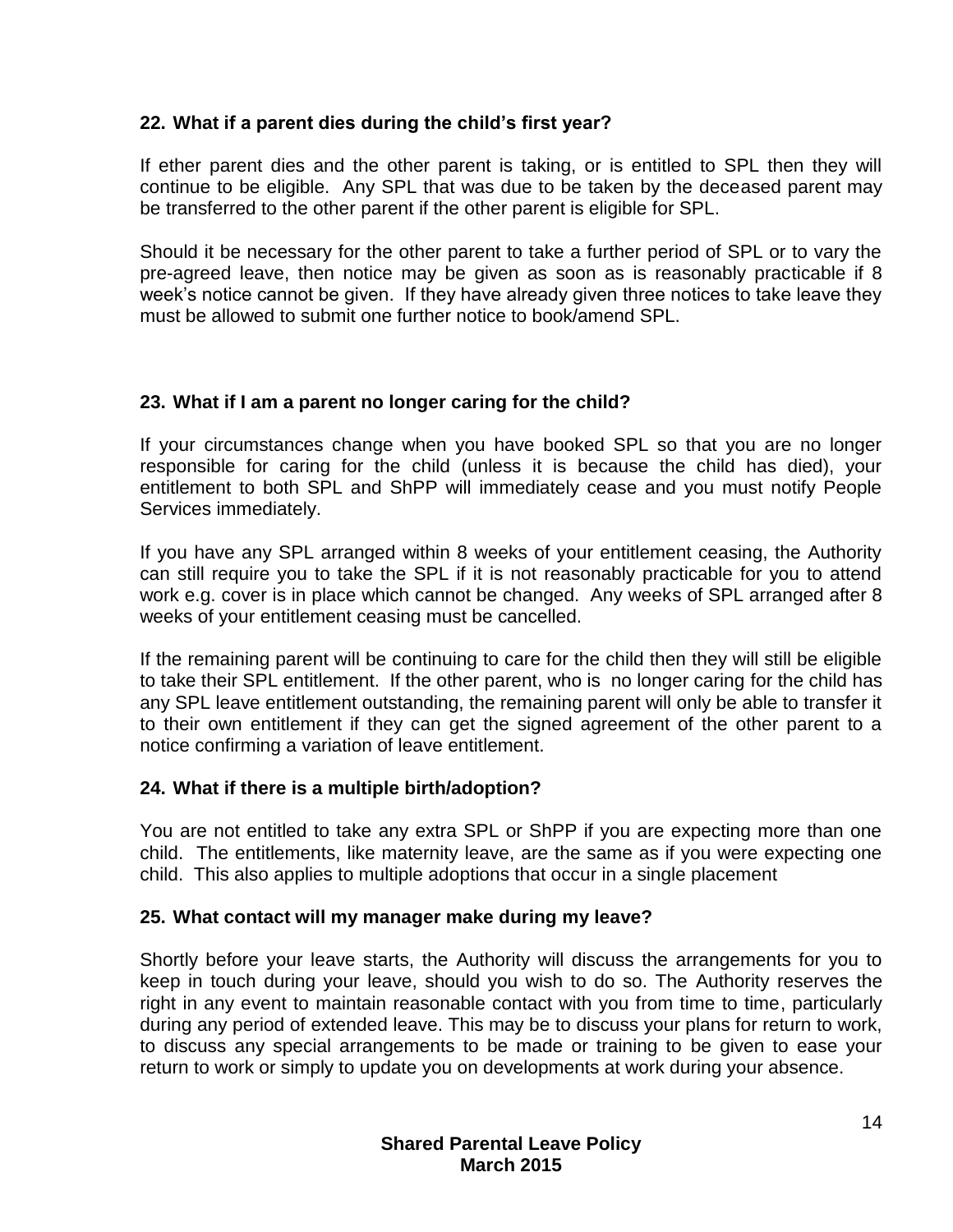#### <span id="page-14-0"></span>**26. How do shared parental leave in touch (SPLIT days) work?**

You can agree to attend for the Authority (or to attend training) for up to 20 days during shared parental leave without that work bringing the period of your shared parental leave and pay to an end. These are known as "shared-parental-leave-in-touch" (SPLIT) days.

The Authority has no right to require employees to carry out any work and employees have no right to undertake any work during their shared parental leave. Any work undertaken, and the amount of salary paid for any work done on SPLIT days, is entirely a matter for agreement between employees and the organisation.

Pay for each SPLIT day worked will be paid at your current hourly rate less the total amount of any statutory pay due on that date. The amount of weekly pay for a week in which you worked a SPLIT day will not be lower than the weekly rate of statutory pay to which you are entitled. Any such days worked do not extend the period of shared parental leave.

#### <span id="page-14-1"></span>**27. How will I know when to return after shared parental leave?**

You will have been formally advised in writing by the Authority of the end date of shared parental leave. You are expected to return on the next working day after this date, unless you notify the Authority otherwise. If you are unable to attend work at the end of shared parental leave due to sickness or injury, the Authority's normal arrangements for sickness absence will apply. In any other case, late return without prior authorisation will be treated as unauthorised absence.

#### <span id="page-14-2"></span>**28. Can I return earlier than I originally wanted to?**

If you wish to return to work earlier than the expected return date, you must give the Authority at least six weeks' notice of their date of early return, preferably in writing. If you fail to do so, the Authority may postpone your return to such a date as will give the Authority six weeks' notice, provided that this is not later than the expected return date.

#### <span id="page-14-3"></span>**29. What if I decide not to return?**

If you decide not to return to work after MSL/OPL or SPL, you must give notice of resignation as soon as possible and in accordance with the terms of your contract of employment. If the notice period would expire after your approved leave would end, the Authority may require you to return to work for the remainder of the notice period.

Pay for MSL or paternity leave is payable whether or not you intend to return to work after your period of leave

#### <span id="page-14-4"></span>**30. What are my rights on and after return to work?**

For SPL, if the period of leave: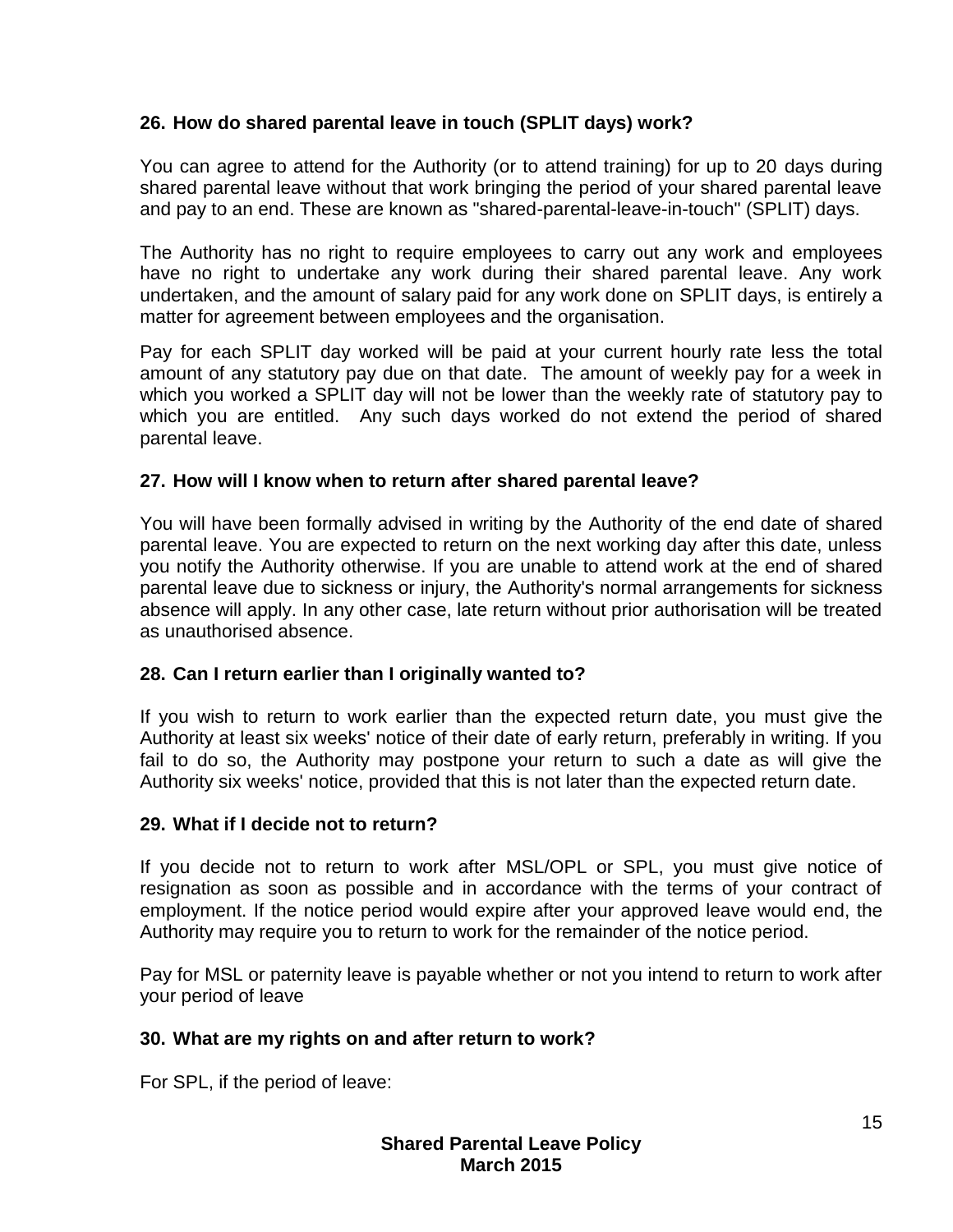- totals more than 26 weeks when added to a period of statutory maternity, paternity or adoption leave taken in relation to the same child; or
- was the last of two or more consecutive periods of statutory leave that included a period of ordinary parental leave of more than four weeks, a period of additional maternity or a period of additional adoption leave then you have the right to return to the same job unless it is not reasonably practicable. In these circumstances, if it is not reasonably practicable for the Authority to permit

a return to the same job, you have the right to return to another job that is suitable and appropriate for you.

On resuming work after both MSL / OPL you are entitled to return to the same job as you occupied before commencing leave on the same terms and conditions of employment as if you had not been absent.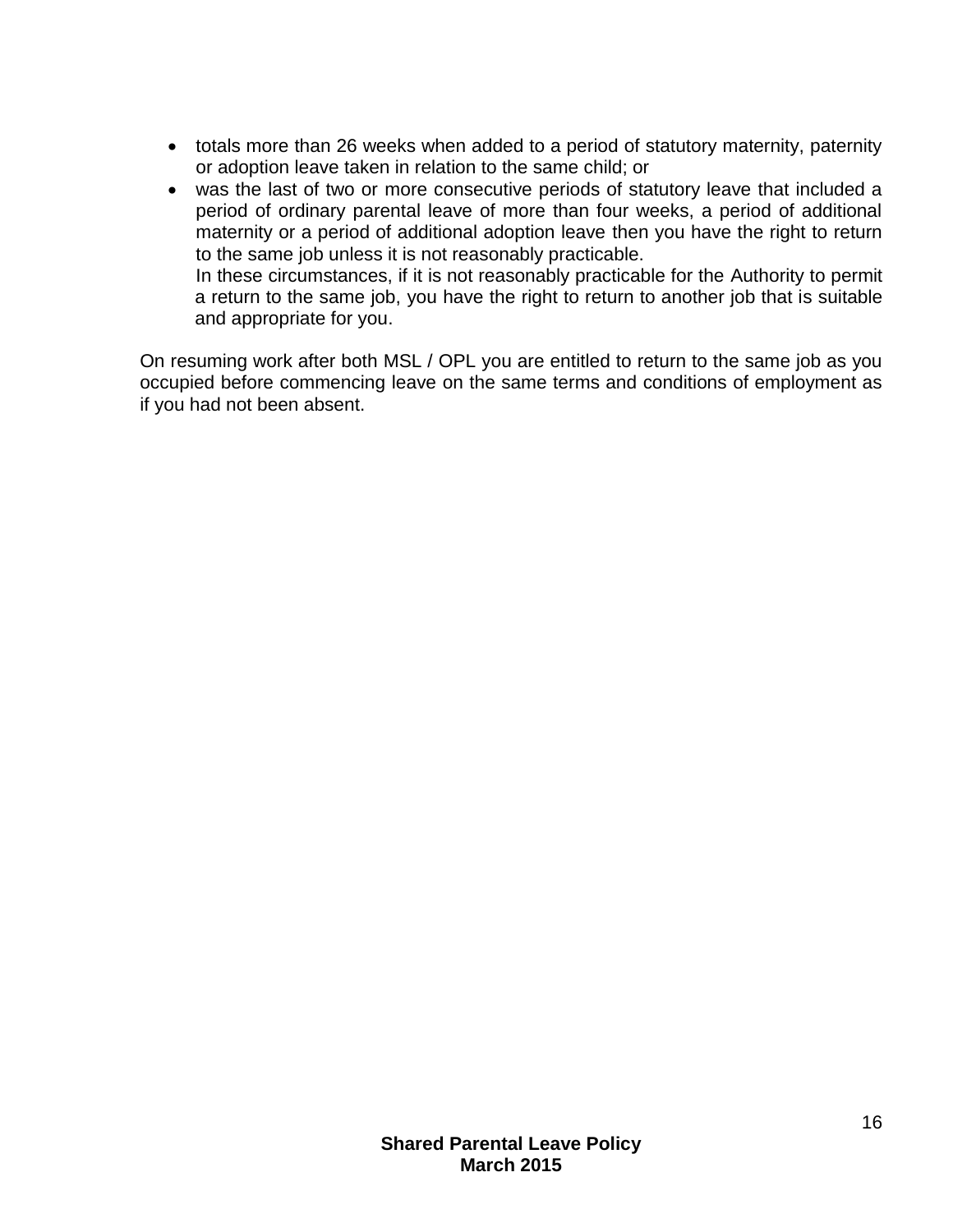#### **APPENDIX A**

<span id="page-16-0"></span>**Name………………………………… Dept: …………………….…………………**

I wish to apply for Maternity Support Leave. I am aware this leave will not be paid unless People Services are supplied with this fully completed form with the appropriate declarations.

I confirm that I am: \*the biological father of the child/ am married to/ partner/ main support of the child's mother and expect to have responsibility for the upbringing of the child.

I can advise that the Expected Date of Childbirth is : ……………………………

I am applying to take leave from: ……….........……… to: ...................................... (maximum 1 week)

\_\_\_\_\_\_\_\_\_\_\_\_\_\_\_\_\_\_\_\_\_\_\_\_\_\_\_\_\_\_\_\_\_\_\_\_\_\_\_\_\_\_\_\_\_\_\_\_\_\_\_\_\_\_\_\_\_\_\_\_\_\_\_\_

I confirm that I have not applied for MSL for a period within 12 months of the leave dates applied for as above. I am aware that a false declaration may lead to disciplinary action

Signed:……………………………………… Print Name: …………………………

Dated: ………………………………………

I confirm I am the mother of the child for which the Maternity Support Leave has been requested and that ………………………………….(name of Boston Borough Authority employee requesting the leave) is the "prime provider of care".

Signed: ……………………………………….. Dated:…………………..

Please print name: ……………….…………..

\*delete as applicable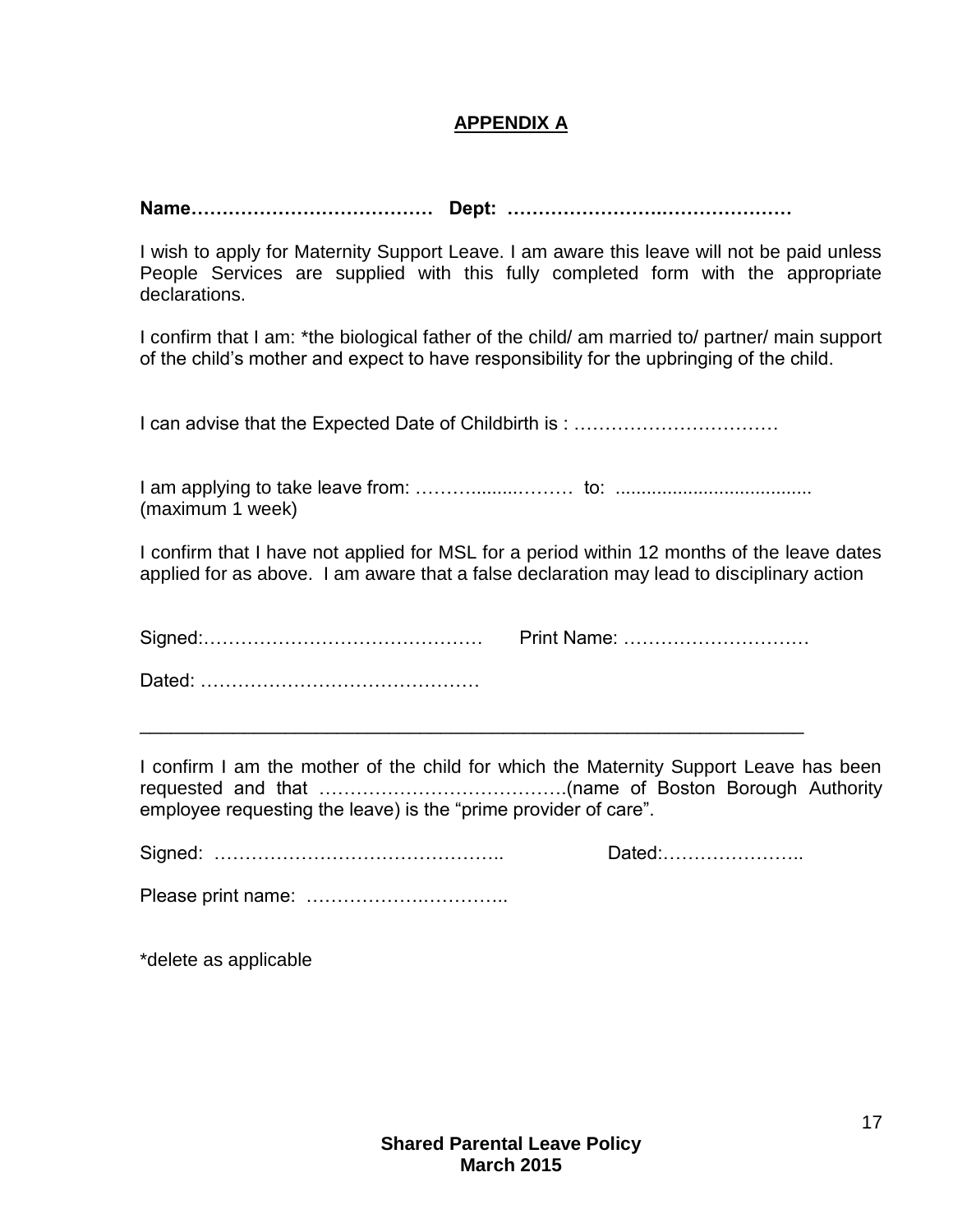# **APPENDIX B**

# <span id="page-17-0"></span>Application for Ordinary Paternity Leave

| Name of employee                                                                                                               |                              |            |
|--------------------------------------------------------------------------------------------------------------------------------|------------------------------|------------|
| Department                                                                                                                     |                              |            |
| Expected week of child's<br>birth (the Sunday at the<br>beginning of the week in<br>which the child is expected<br>to be born) |                              |            |
| Actual date of child's birth<br>(if applicable)                                                                                |                              |            |
| I hereby give notice of my intention to take<br>(one week/two consecutive weeks) ordinary                                      | <b>Please</b><br>appropriate | tick<br>as |
| paternity leave starting                                                                                                       |                              |            |
| On the date on which the child is born OR                                                                                      |                              |            |
| ) days after the child is born OR<br>$\overline{ }$                                                                            |                              |            |
| On (date:) a date later than the<br>child's expected week of birth                                                             |                              |            |
|                                                                                                                                |                              |            |
| <b>I DECLARE THAT</b>                                                                                                          | <b>Please</b><br>appropriate | tick<br>as |
| I am the child's natural father OR                                                                                             |                              |            |
| I am married to the child's mother OR                                                                                          |                              |            |
| I am the civil partner of the child's mother OR                                                                                |                              |            |
| I am the cohabiting partner of the child's mother                                                                              |                              |            |
| <b>AND</b>                                                                                                                     |                              |            |
| I will have responsibility for the child's upbringing                                                                          |                              |            |
| <b>AND</b>                                                                                                                     |                              |            |
| I will be absent from work for the purpose of caring<br>for the child or supporting the child's mother                         |                              |            |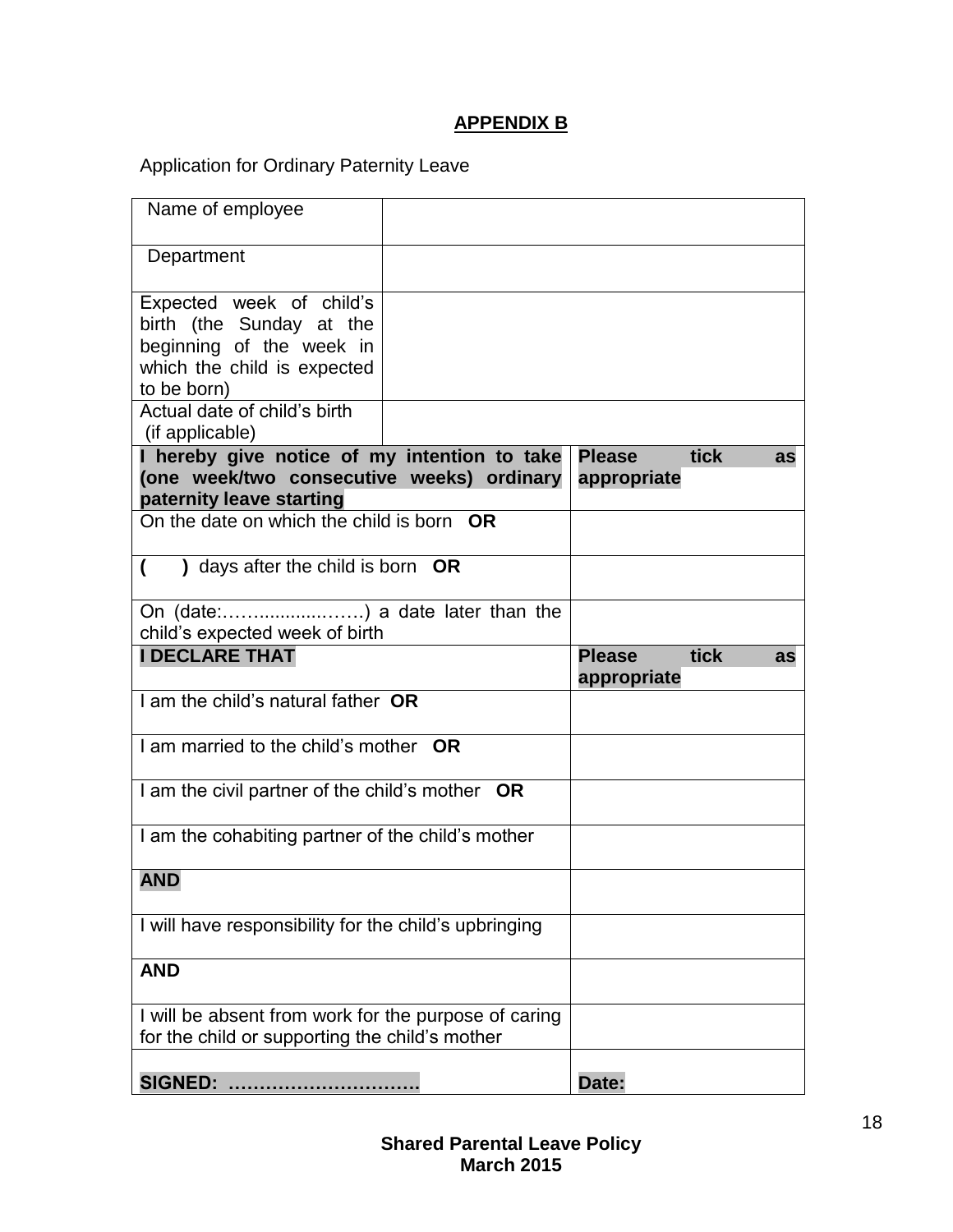#### **APPENDIX C**

<span id="page-18-0"></span>This self-certification form is used to ensure that an employee who requests additional paternity leave makes the required "employee declaration" of his or her eligibility to take additional paternity leave in respect of a birth child and, if applicable, to receive additional statutory paternity pay.

| Name of employee                                                                                                                                                                           |                                                                                                                                                       |
|--------------------------------------------------------------------------------------------------------------------------------------------------------------------------------------------|-------------------------------------------------------------------------------------------------------------------------------------------------------|
| Department                                                                                                                                                                                 |                                                                                                                                                       |
| Date of commencement of employment                                                                                                                                                         |                                                                                                                                                       |
| that (please tick one box)                                                                                                                                                                 | In respect of my written request to take additional paternity leave and receive<br>additional statutory paternity pay (if applicable) dated I confirm |
| I am the child's father                                                                                                                                                                    |                                                                                                                                                       |
| I am not the child's father, but am married to, the<br>partner or the civil partner of the child's mother                                                                                  |                                                                                                                                                       |
| In addition, I confirm that (please tick each box<br>that applies):                                                                                                                        |                                                                                                                                                       |
| I have, or expect to have, the main responsibility<br>(apart from the mother's responsibility) for the<br>upbringing of the child                                                          |                                                                                                                                                       |
| The purpose of the period of my additional paternity<br>leave will be to care for the child, and I intend to care<br>for the child during the additional statutory paternity<br>pay period |                                                                                                                                                       |
| The information that I have provided in my written<br>request to take additional paternity leave, and to<br>additional<br>receive<br>statutory paternity pay                               | (if                                                                                                                                                   |
| Signed                                                                                                                                                                                     |                                                                                                                                                       |
| Dated                                                                                                                                                                                      |                                                                                                                                                       |
| $\mathbf{H}$                                                                                                                                                                               |                                                                                                                                                       |

#### **Notes**

To qualify for additional paternity leave and pay, the employee must return this form to their Line Manager not less than eight weeks before the start date chosen by him/her for additional paternity leave and pay.

A partner is a person, whether of a different sex or the same sex, who lives with the mother and the child in an enduring family relationship but is not a relative of the mother. A "relative" for these purposes includes the mother's parents, grandparents, sisters, brothers, aunts and uncles.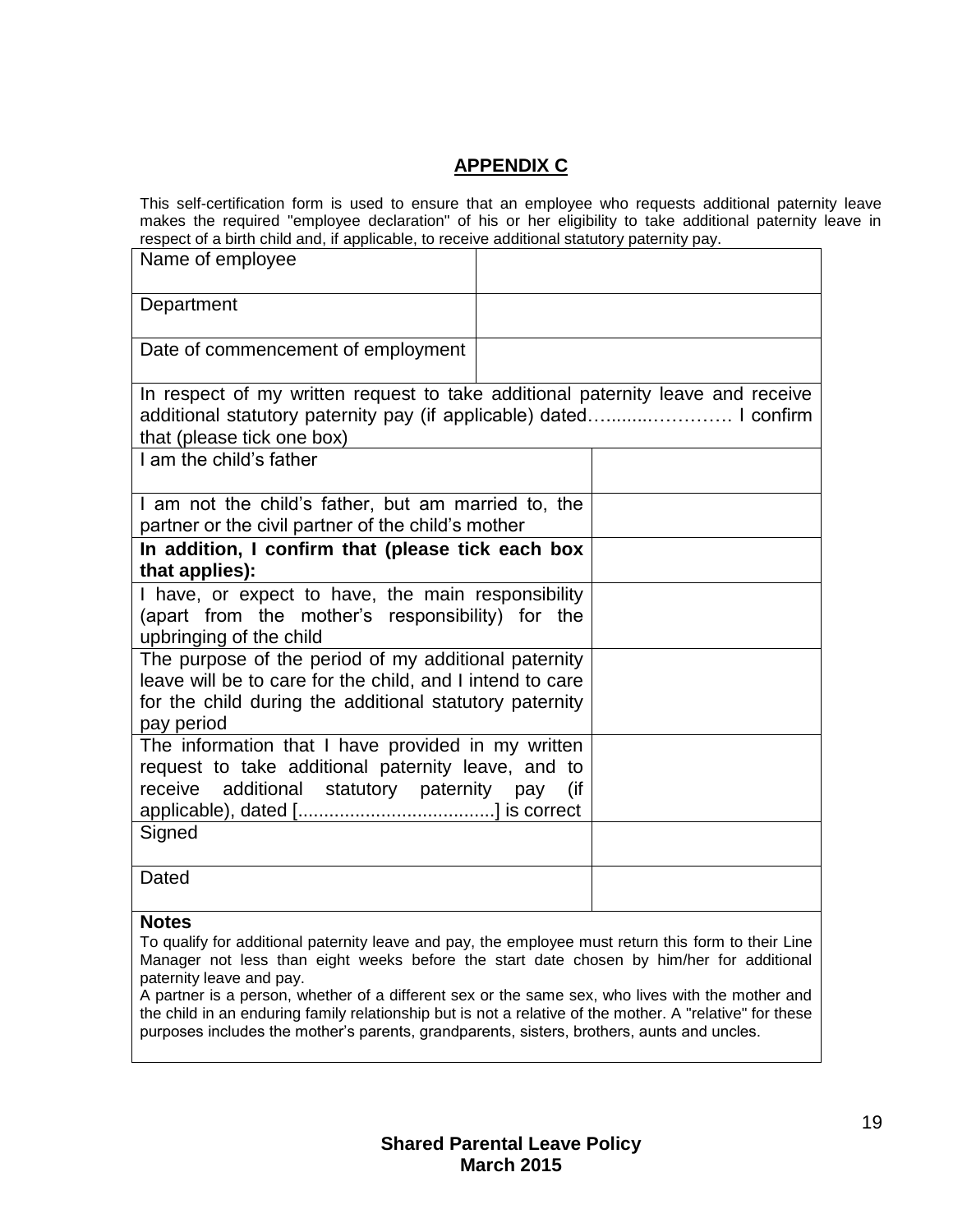#### **APPENDIX D**

<span id="page-19-0"></span>Employees who have requested ordinary paternity Leave should use this form to notify Boston Borough Authority in writing of the actual date of birth of the child in respect of who the leave was requested.

| Name of Employee                                                                                                                            | Department                 |
|---------------------------------------------------------------------------------------------------------------------------------------------|----------------------------|
| I previously gave notification of my intention to<br>take one week/two weeks consecutive<br>(paid/unpaid) ordinary paternity leave starting | Please tick as appropriate |
| On the date on which the child is born OR                                                                                                   |                            |
| days after the child is born OR                                                                                                             |                            |
| of the child's expected week of birth)                                                                                                      |                            |
| I wish to inform you that my wife/partner gave<br>birth to the child in respect of whom I have<br>requested ordinary paternity leave on     | Date of child's birth      |
| Signed                                                                                                                                      | Date                       |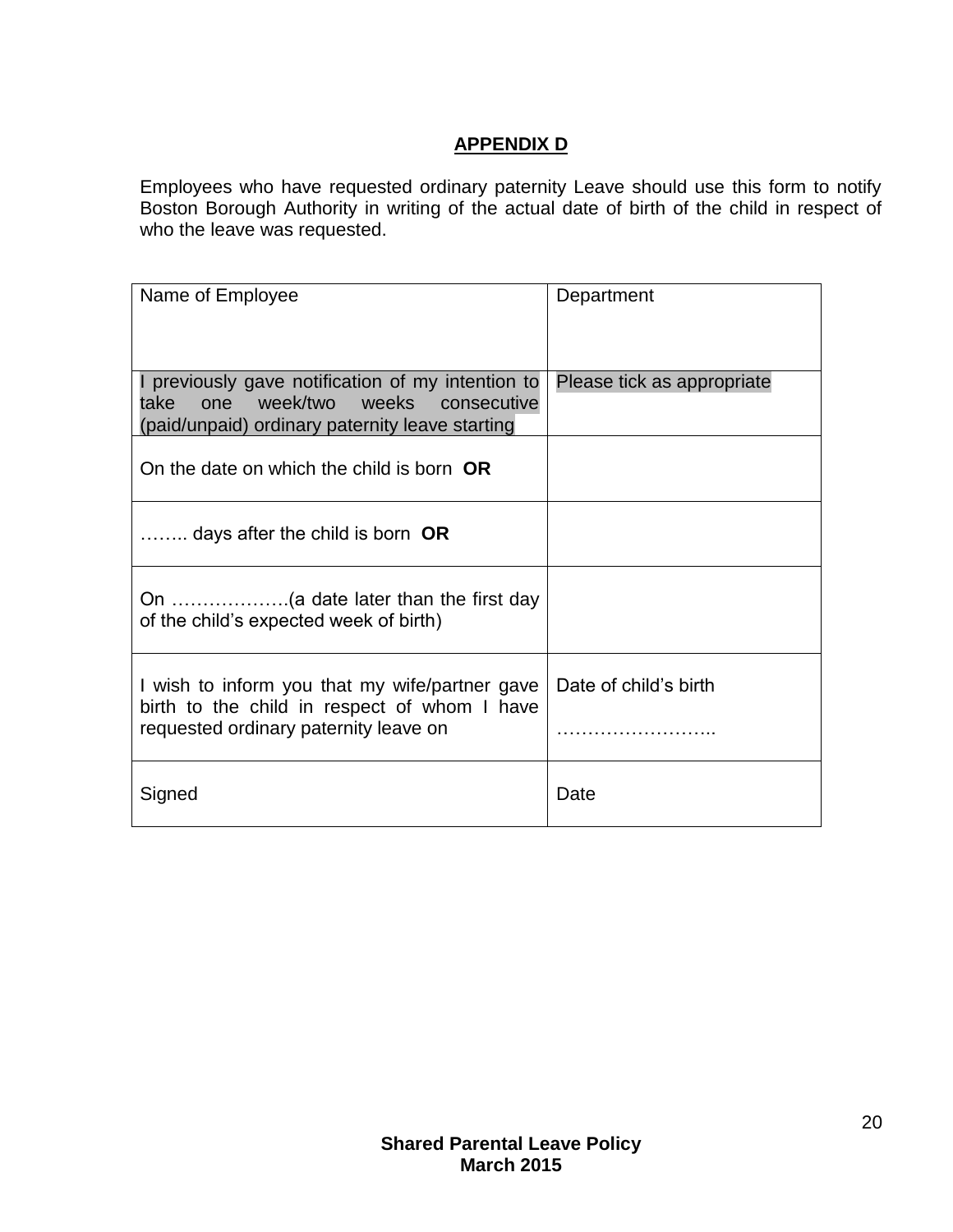#### **APPENDIX E**

<span id="page-20-0"></span>This form is for an employee who has requested MSL or OPL the means to notify Boston Borough Authority that they wish to change the dates of the leave

| Name of employee                                                                                                                 |                            |
|----------------------------------------------------------------------------------------------------------------------------------|----------------------------|
| Department                                                                                                                       |                            |
| I previously gave notice of my intention to<br>take $(^1$ one/two) consecutive weeks *MSL /<br><b>OPL leave starting:</b>        | Please tick as appropriate |
| $($ ) days after the child is born $OR$                                                                                          |                            |
| On the date on which the child is born OR                                                                                        |                            |
| ) (a date later than the first day of<br>On (<br>the child's expected week of birth)                                             |                            |
| I wish to notify you that I now want to vary the<br>dates of my *MSL / OPL. I now wish to take<br>$(^1$ one/two) weeks starting: | Please tick as appropriate |
| On the date on which the child is born OR                                                                                        |                            |
| ) days after the child is born $OR$                                                                                              |                            |
| On (<br>) (a date later than the first day of<br>the child's expected week of birth)                                             |                            |
| <b>SIGNED</b>                                                                                                                    | <b>DATE</b>                |
| Please return this form to your Manager at least 28 calendar days before you<br>wish to now start your Ordinary Paternity Leave  |                            |

\*delete as applicable 1 For MSL only 1 week is permitted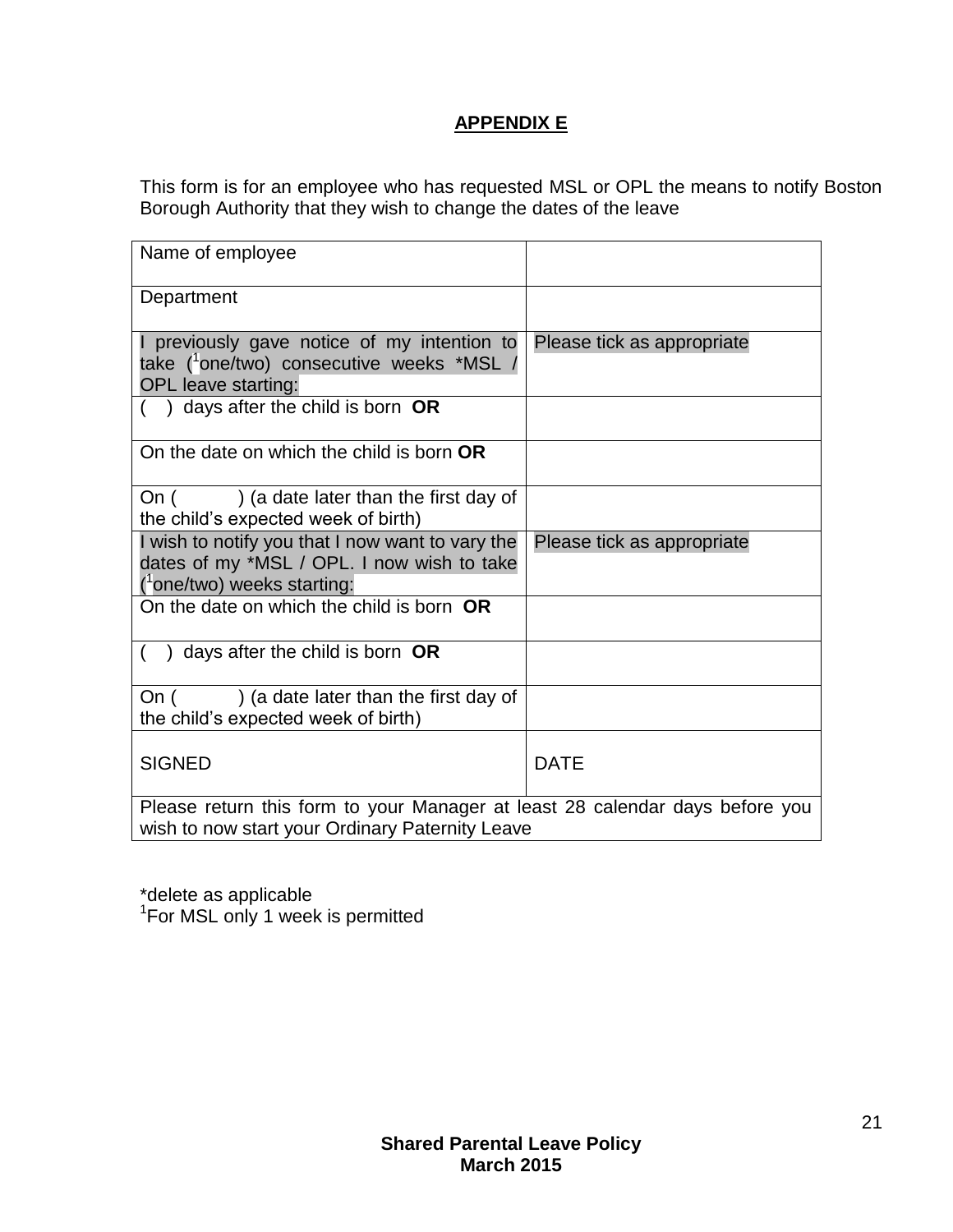# **APPENDIX F**

<span id="page-21-0"></span>Maternity Leave Curtailment Notice

| Shared parental leave: maternity leave curtailment notice                                                                                                                                                                                                                                                                                                                                                                                                                   |  |  |
|-----------------------------------------------------------------------------------------------------------------------------------------------------------------------------------------------------------------------------------------------------------------------------------------------------------------------------------------------------------------------------------------------------------------------------------------------------------------------------|--|--|
| Name of employee:                                                                                                                                                                                                                                                                                                                                                                                                                                                           |  |  |
| Job title:                                                                                                                                                                                                                                                                                                                                                                                                                                                                  |  |  |
| I wish to bring my [ordinary/additional] maternity leave [and statutory maternity pay] to an<br>end to be able to take shared parental leave. I have also completed a [form providing a<br>notice of entitlement and intention to take shared parental leave/declaration that my<br>partner has provided a notice of entitlement and intention to take shared parental leave to<br>his/her employer and that I consent to the amount of leave that he/she intends to take]. |  |  |
| I wish to end my [ordinary / additional]<br>maternity leave on:                                                                                                                                                                                                                                                                                                                                                                                                             |  |  |
| I wish my statutory maternity<br>pay<br>period (if applicable) to end on:                                                                                                                                                                                                                                                                                                                                                                                                   |  |  |
| Signed:                                                                                                                                                                                                                                                                                                                                                                                                                                                                     |  |  |
| Dated:                                                                                                                                                                                                                                                                                                                                                                                                                                                                      |  |  |

#### **Notes**

You should complete and submit this form alongside the APPENDIX H: notice of entitlement and intention to take shared parental leave or the declaration that your partner has provided a notice of entitlement and intention to take shared parental leave to his/her employer and that you consent to the amount of leave that he/she intends to take.

Please think very carefully before you submit this form. Once the form is submitted, you can withdraw your maternity leave curtailment notice only in limited circumstances.

The date on which you end your maternity leave must be at least:

- eight weeks after the date on which you provide this notice to the Authority;
- two weeks [or four weeks for factory workers] after you give birth; and
- one week before what would have been the end of your additional maternity leave.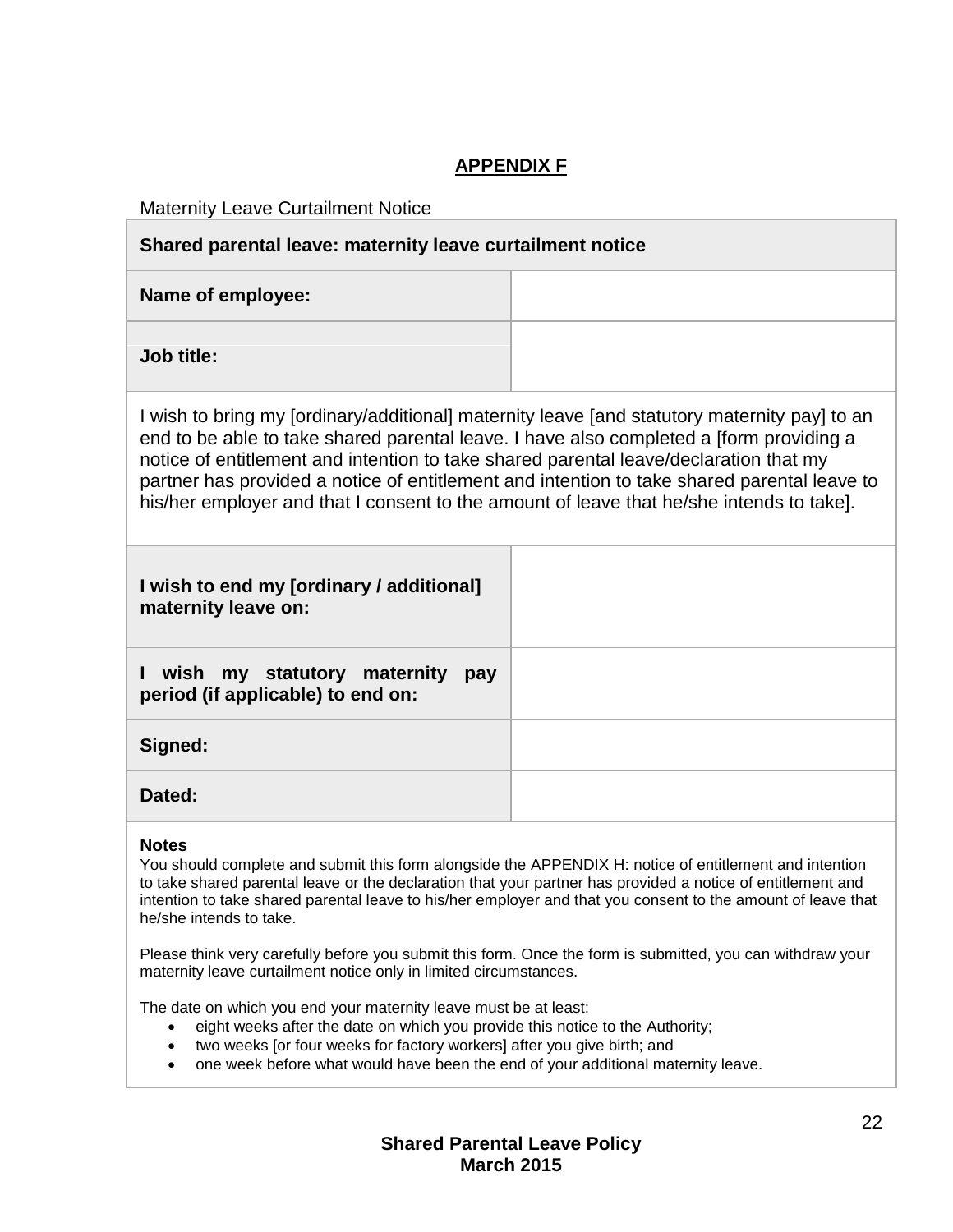# **APPENDIX G**

<span id="page-22-0"></span>

| Shared parental leave: notice of entitlement and intention (mother)                                                                                                             |  |  |
|---------------------------------------------------------------------------------------------------------------------------------------------------------------------------------|--|--|
| Name of employee:                                                                                                                                                               |  |  |
| <b>Employee Number:</b>                                                                                                                                                         |  |  |
| I wish to provide Boston Borough Authority with an initial indication of my proposed shared<br>parental leave, as well as the required declarations from myself and my partner. |  |  |
| Section A: information to be provided by employee                                                                                                                               |  |  |
| My partner's name is (please print):                                                                                                                                            |  |  |
| My maternity leave [started/is expected to start] on:                                                                                                                           |  |  |
| My maternity leave [ended/is expected to end] on:                                                                                                                               |  |  |
| My [child's expected week of birth is/child was born on]:                                                                                                                       |  |  |
| The total amount of shared parental leave my partner and I<br>have available is:                                                                                                |  |  |
| I intend to take the following number of weeks' shared<br>parental leave:                                                                                                       |  |  |
| My partner intends to take the following number of weeks'<br>shared parental leave:                                                                                             |  |  |
| I intend to take shared parental leave on the following dates<br>(please include the start and end dates for each period of<br>leave that you intend to take):                  |  |  |
| The total amount of shared parental pay (if applicable) my<br>partner and I have available is:                                                                                  |  |  |
| I intend to take the following number of weeks' shared<br>parental pay (if applicable):                                                                                         |  |  |
| My partner intends to take the following number of weeks'<br>shared parental pay (if applicable):                                                                               |  |  |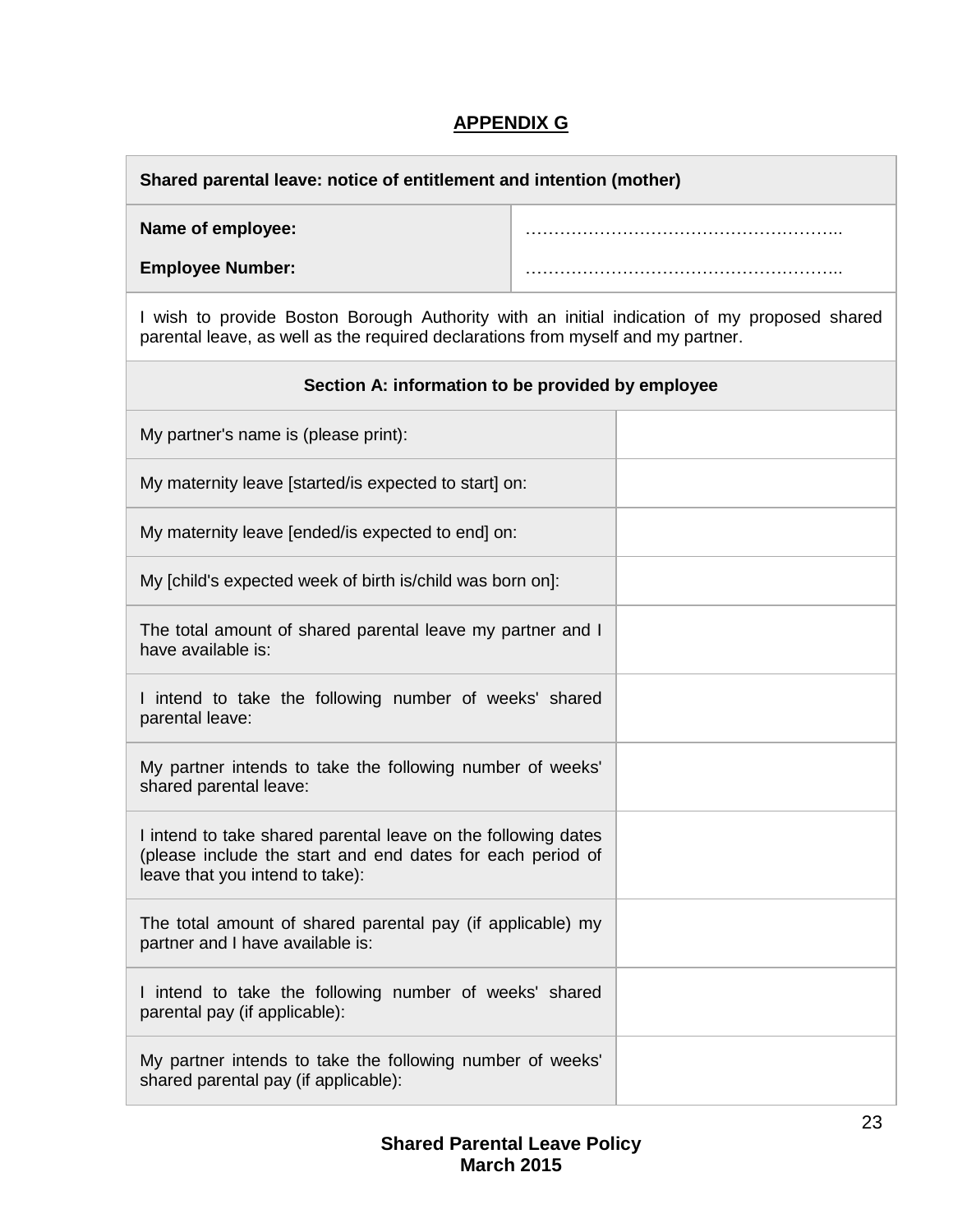| I intend to take shared parental pay on the following dates (if<br>applicable):                                                                                                                                                                                        |  |  |
|------------------------------------------------------------------------------------------------------------------------------------------------------------------------------------------------------------------------------------------------------------------------|--|--|
| Section B: declaration to be completed by employee                                                                                                                                                                                                                     |  |  |
| I [satisfy/will satisfy] the following eligibility requirements to take shared parental leave<br>(please initial EACH box as confirmation you have read and agreed the statement to the<br>$left)$ :                                                                   |  |  |
| I [have/will have] 26 weeks' continuous employment ending with the 15th week<br>before the expected week of childbirth and, by the week before any period of<br>shared parental leave that I take, I will have remained in continuous<br>employment with the Authority |  |  |
| At the date of the child's birth, I [have/will have] the main responsibility, apart<br>from my partner, for the care of the child                                                                                                                                      |  |  |
| I am entitled to statutory maternity leave in respect of the child                                                                                                                                                                                                     |  |  |
| I have [complied with the Authority's maternity leave curtailment<br>requirements/returned to work before the end of my statutory maternity leave<br>period], and will comply with the Authority's shared parental leave notice and<br>evidence requirements           |  |  |
| The information that I have provided is accurate                                                                                                                                                                                                                       |  |  |
| I will immediately inform People Services if I cease to care for the child                                                                                                                                                                                             |  |  |
| Section C: declaration to be completed by employee's partner                                                                                                                                                                                                           |  |  |
| My name is:                                                                                                                                                                                                                                                            |  |  |
| My address is:                                                                                                                                                                                                                                                         |  |  |
| (a) My national insurance number is:<br>(b) I do not have a national insurance number:                                                                                                                                                                                 |  |  |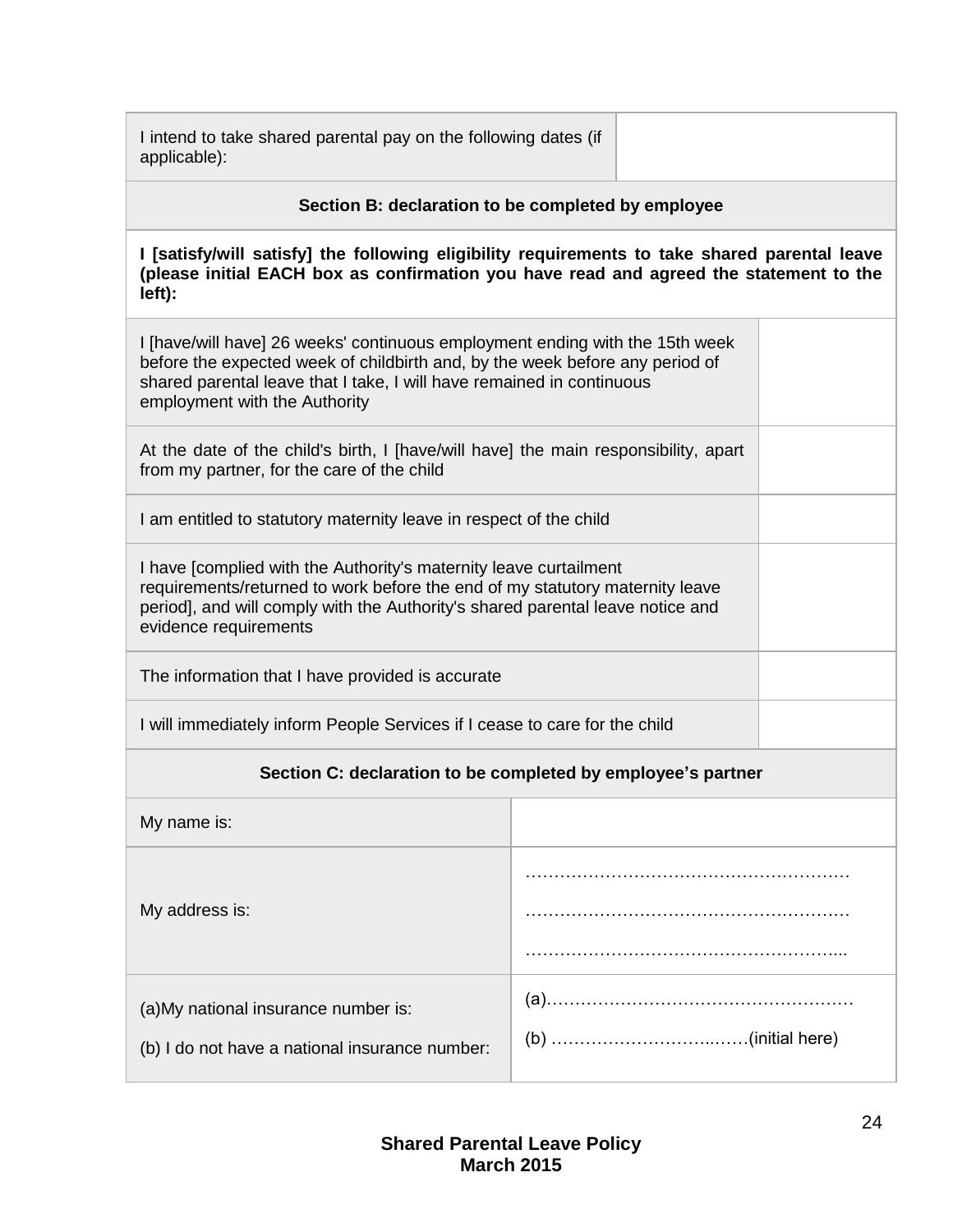**I [satisfy/will satisfy] the following eligibility requirements to enable the mother to take shared parental leave(please initial EACH box as confirmation you have read and agreed the statement to the left): :** I have been employed or been a self-employed earner in at least 26 of the 66 weeks immediately preceding the expected week of childbirth I have average weekly earnings of at least £30 for any 13 of those 66 weeks At the date of the child's birth, I [have/will have] the main responsibility, apart from the mother, for the care of the child I am the father of the child, or am married to, the civil partner of, or the partner of, the mother I consent to the amount of shared parental leave that the mother intends to take I consent to Boston Borough Authority processing the information provided in this form **Section D: signatures Signed and Dated (mother): Signed and dated (partner):**

#### **Notes**

The start date of the first period of shared parental leave that you wish to take must be at least eight weeks after you have provided this notice. Shared parental leave must be taken in blocks of at least one week.

This notice is to allow Boston Borough Authority to check that you are entitled to shared parental leave and to provide them with an initial indication of the shared parental leave pattern that you wish to take. The notice is not binding and you must give Boston Borough Authority a period of leave notice at least eight weeks before the first period of shared parental leave in that notice that you wish to take. Any periods of shared parental leave that you indicate in this notice can be changed at a later date by giving Boston Borough Authority a variation notice.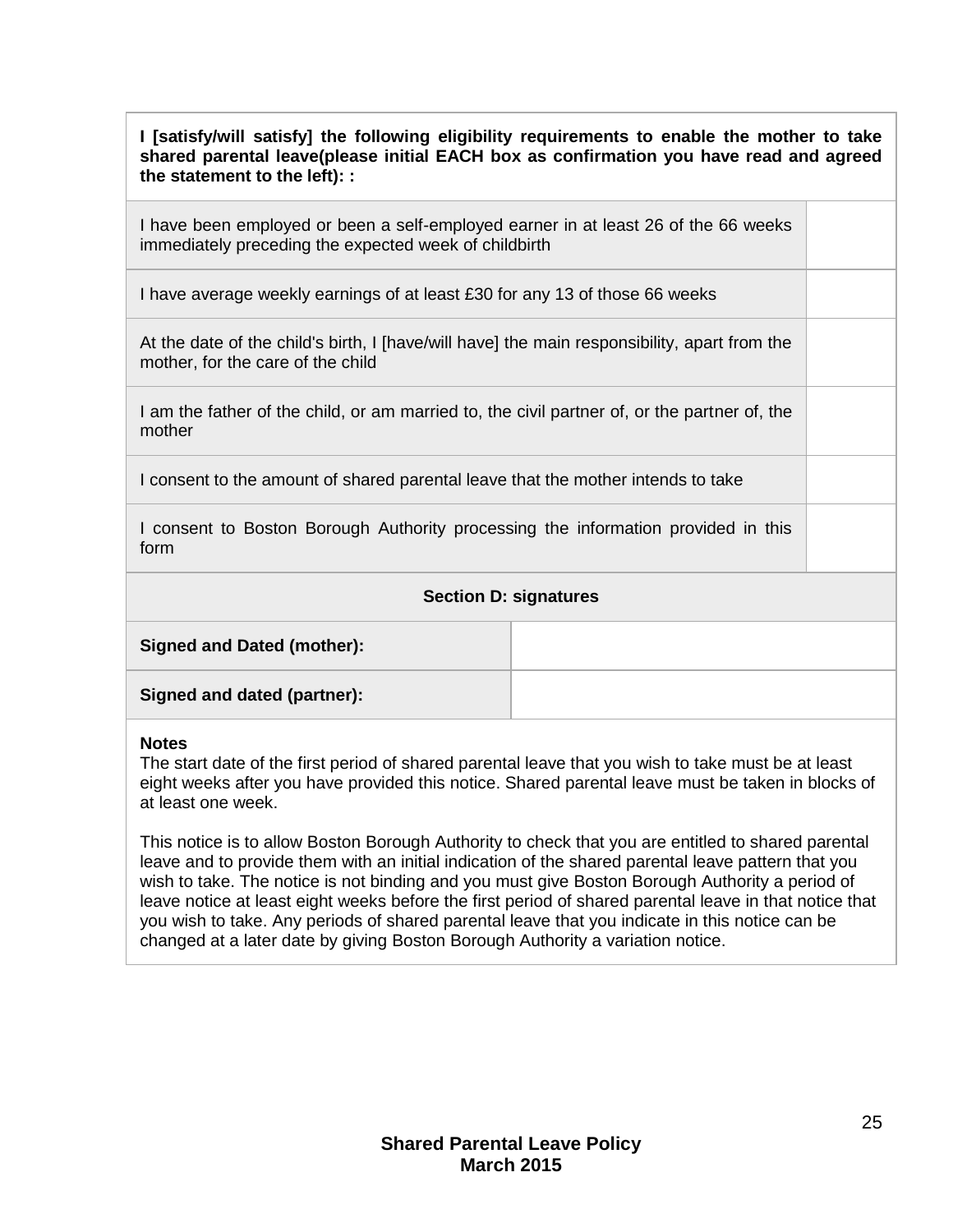# **APPENDIX H**

<span id="page-25-0"></span>

| Shared parental leave: notice of entitlement and intention (partner)                                                                                                            |                                                   |  |
|---------------------------------------------------------------------------------------------------------------------------------------------------------------------------------|---------------------------------------------------|--|
| Name of employee:                                                                                                                                                               |                                                   |  |
| Employee Number:                                                                                                                                                                |                                                   |  |
| I wish to provide Boston Borough Authority with an initial indication of my proposed shared<br>parental leave, as well as the required declarations from myself and the mother. |                                                   |  |
|                                                                                                                                                                                 | Section A: information to be provided by employee |  |
| The mother's name is:                                                                                                                                                           |                                                   |  |
| The mother's maternity leave [started/is expected to start] on:                                                                                                                 |                                                   |  |
| The mother's maternity leave [ended/is expected to end] on:                                                                                                                     |                                                   |  |
| The mother [received/is expected to receive] the following periods of<br>[statutory maternity pay/maternity allowance]:                                                         |                                                   |  |
| My [child's expected week of birth is/child was born on]:                                                                                                                       |                                                   |  |
| The total amount of shared parental leave the mother and I have<br>available is:                                                                                                |                                                   |  |
| I intend to take the following number of weeks' shared parental<br>leave:                                                                                                       |                                                   |  |
| The mother intends to take the following number of weeks' shared<br>parental leave:                                                                                             |                                                   |  |
| I intend to take shared parental leave on the following dates (please<br>include the start and end dates for each period of leave that you<br>intend to take):                  |                                                   |  |
| The total amount of shared parental pay (if applicable) the mother<br>and I have available is:                                                                                  |                                                   |  |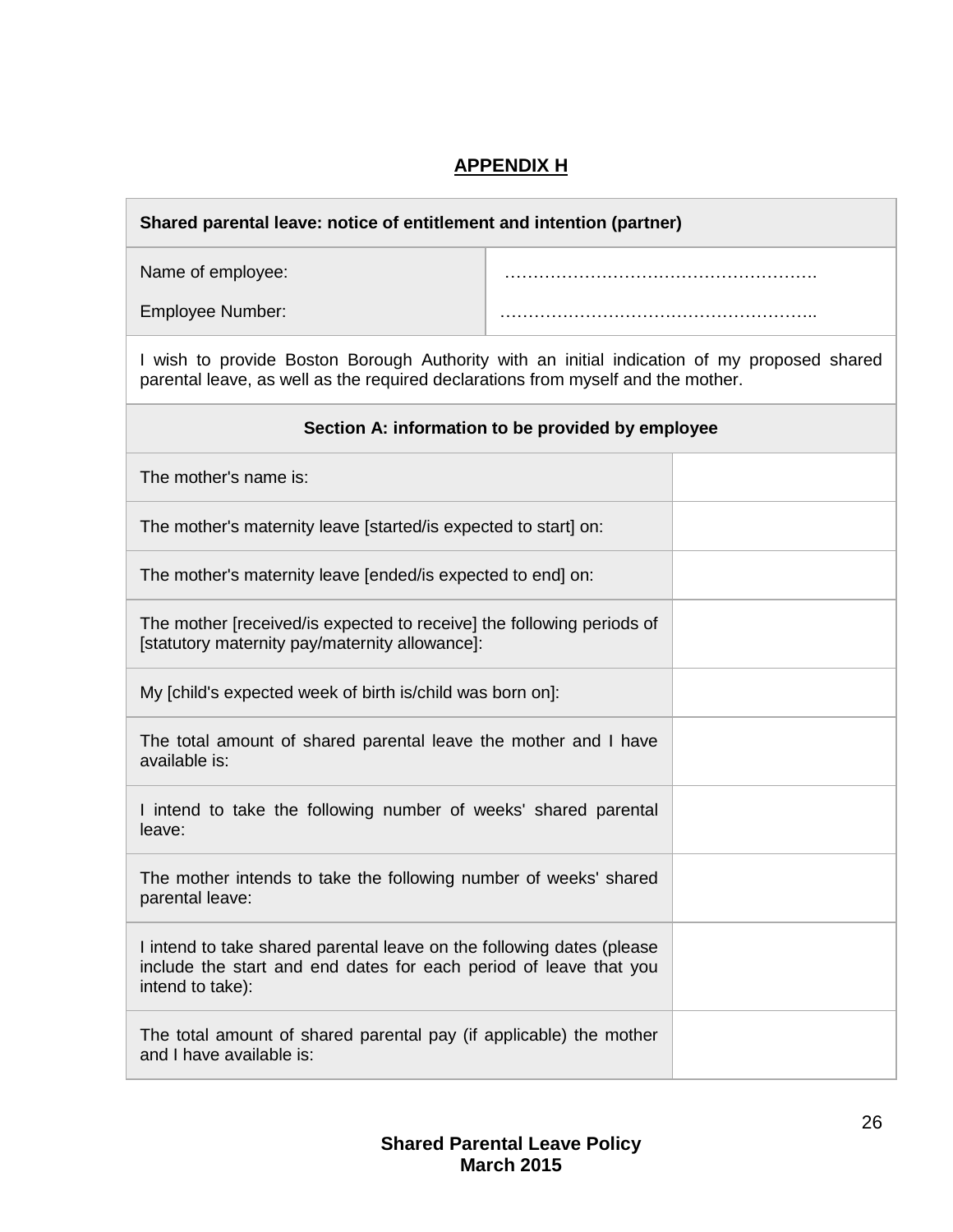| I intend to take the following number of weeks' shared parental pay<br>(if applicable):                                                                                                                                                                                           |                                                    |  |  |
|-----------------------------------------------------------------------------------------------------------------------------------------------------------------------------------------------------------------------------------------------------------------------------------|----------------------------------------------------|--|--|
| The mother intends to take the following number of weeks' shared<br>parental pay (if applicable):                                                                                                                                                                                 |                                                    |  |  |
| I intend to take shared parental pay on the following dates (if<br>applicable):                                                                                                                                                                                                   |                                                    |  |  |
|                                                                                                                                                                                                                                                                                   | Section B: declaration to be completed by employee |  |  |
| I declare that I [satisfy/will satisfy] the following eligibility requirements to take shared<br>parental leave (please initial EACH box as confirmation you have read and agreed the<br>statement to the left)::                                                                 |                                                    |  |  |
| I [have/will have] 26 weeks' continuous employment ending with the 15th week before<br>the expected week of childbirth and, by the week before any period of shared parental<br>leave that I take, I will have remained in continuous employment with Boston Borough<br>Authority |                                                    |  |  |
| At the date of the child's birth, I [have/will have] the main responsibility, apart from the<br>mother, for the care of the child                                                                                                                                                 |                                                    |  |  |
| I will comply with the Authority's shared parental leave notice and evidence<br>requirements                                                                                                                                                                                      |                                                    |  |  |
| The information that I have provided is accurate                                                                                                                                                                                                                                  |                                                    |  |  |
| I am the father of the child, or am married to, the civil partner of, or the partner of, the<br>mother                                                                                                                                                                            |                                                    |  |  |
| I will immediately inform People Services if I cease to care for the child or if the child's<br>mother informs me that she has revoked the curtailment of her maternity leave or pay<br>period                                                                                    |                                                    |  |  |
| Section C: declaration to be completed by the mother                                                                                                                                                                                                                              |                                                    |  |  |
| My name is:                                                                                                                                                                                                                                                                       |                                                    |  |  |
| My address is:                                                                                                                                                                                                                                                                    |                                                    |  |  |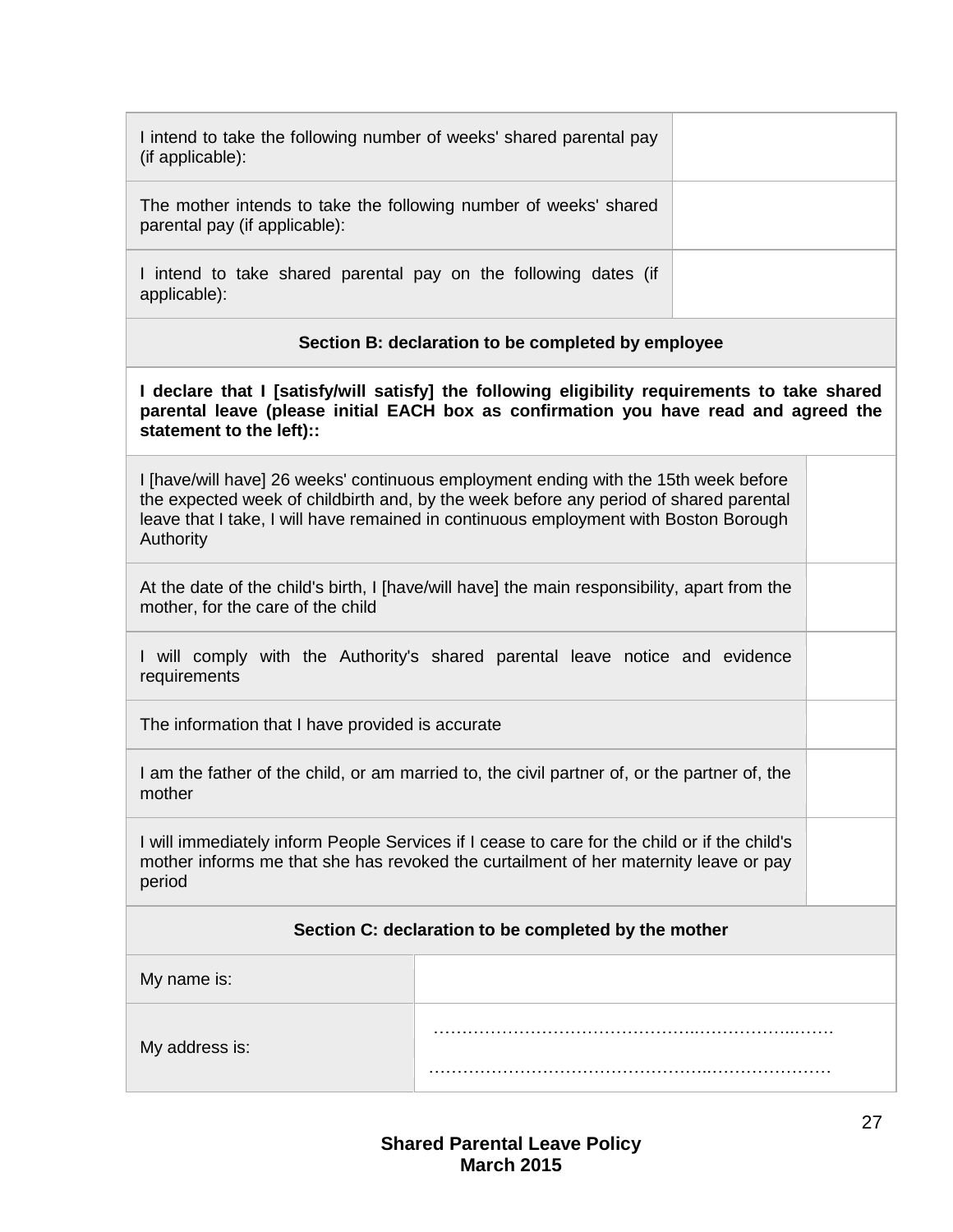| (a)My national insurance number<br>is:                                                                                                                                                                                 |                                                                             |  |  |
|------------------------------------------------------------------------------------------------------------------------------------------------------------------------------------------------------------------------|-----------------------------------------------------------------------------|--|--|
| (b) I do not have a national<br>insurance number:                                                                                                                                                                      |                                                                             |  |  |
| I [satisfy/will satisfy] the following eligibility requirements to enable my partner to take<br>shared parental leave (please initial EACH box as confirmation you have read and agreed<br>the statement to the left): |                                                                             |  |  |
| I have been employed or been a self-employed earner during at least 26 of the 66<br>weeks immediately preceding the expected week of childbirth                                                                        |                                                                             |  |  |
|                                                                                                                                                                                                                        | I have average weekly earnings of at least £30 for any 13 of those 66 weeks |  |  |
| At the date of the child's birth, I [have/will have] the main responsibility, apart from<br>my partner, for the care of the child                                                                                      |                                                                             |  |  |
| I am entitled to statutory maternity leave, statutory maternity pay or maternity<br>allowance in respect of the child                                                                                                  |                                                                             |  |  |
| I have [curtailed my maternity leave/returned to work before the end of my statutory<br>maternity leave period]                                                                                                        |                                                                             |  |  |
| I consent to the amount of shared parental leave that my partner intends to take                                                                                                                                       |                                                                             |  |  |
| I will immediately inform my partner if I no longer meet the requirements to curtail my<br>maternity leave (and pay, if applicable)                                                                                    |                                                                             |  |  |
| I consent to Boston Borough Authority processing the information provided in this<br>form                                                                                                                              |                                                                             |  |  |
| <b>Section D: signatures</b>                                                                                                                                                                                           |                                                                             |  |  |
| <b>Signed and Dated (partner):</b>                                                                                                                                                                                     |                                                                             |  |  |
| Signed and dated (mother):                                                                                                                                                                                             |                                                                             |  |  |
| <b>Notes</b>                                                                                                                                                                                                           |                                                                             |  |  |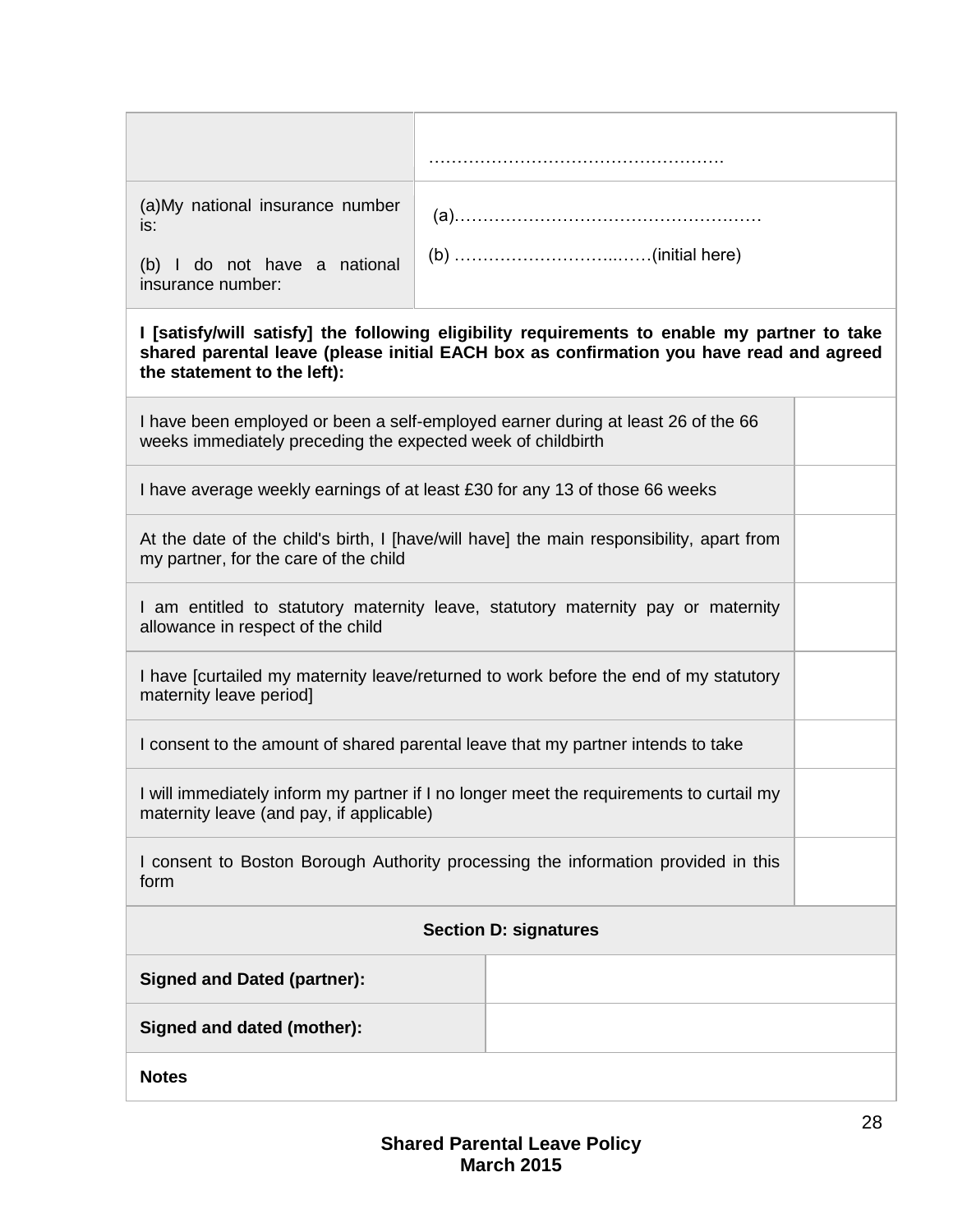The start date of the first period of shared parental leave that you wish to take must be at least eight weeks after you have provided this notice. Shared parental leave must be taken in blocks of at least one week.

This notice is to allow the Authority to check that you are entitled to shared parental leave and to provide the Authority with an initial indication of the shared parental leave pattern that you wish to take. The notice is not binding and you must give the Authority a period of leave notice at least eight weeks before the first period of shared parental leave in that notice that you wish to take. Any periods of shared parental leave that you indicate in this notice can be changed at a later date by giving the Authority a variation notice.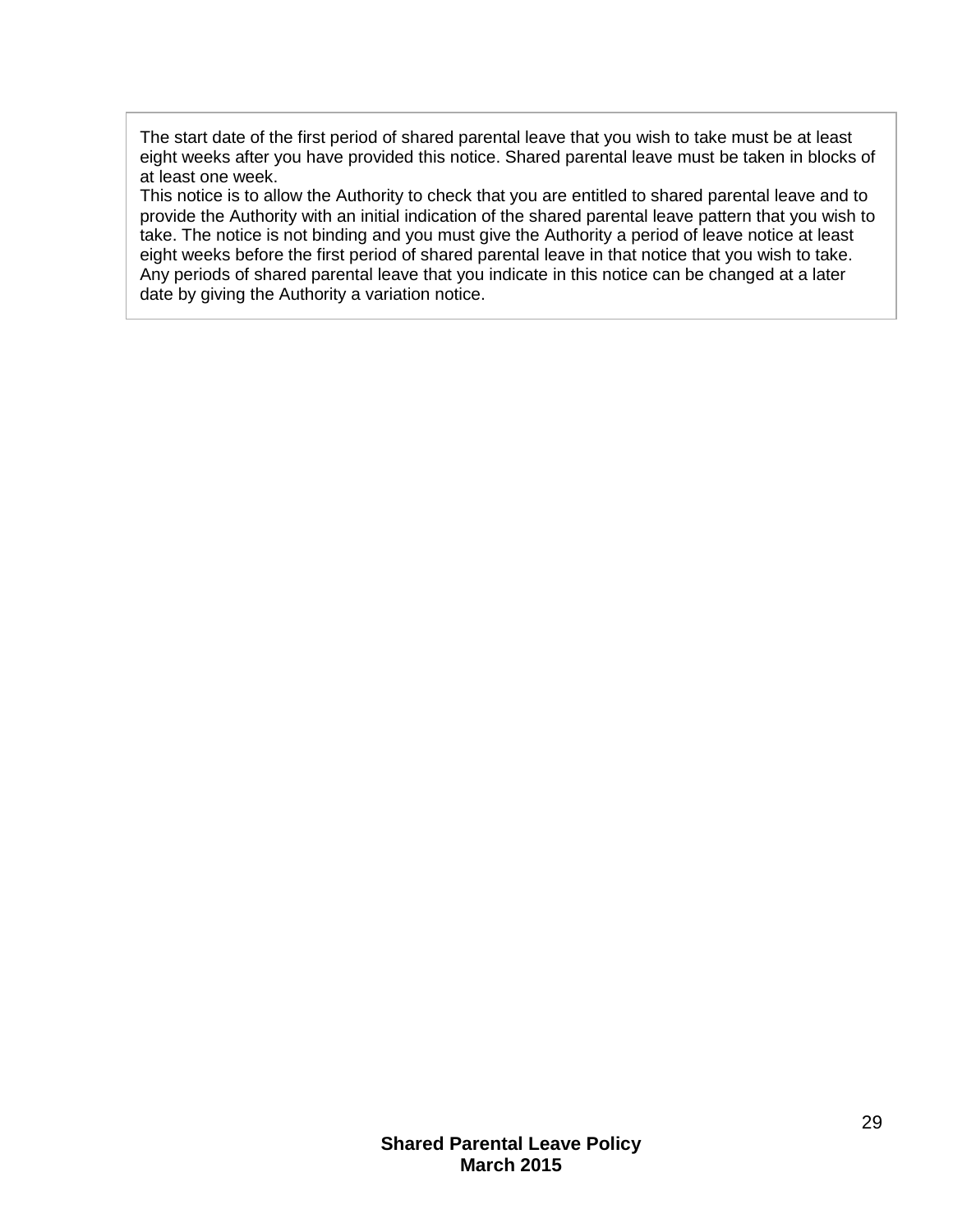# **APPENDIX I**

<span id="page-29-0"></span>

| Shared parental leave: variation of notice of entitlement and intention                                                                                                                                                                                                       |  |  |
|-------------------------------------------------------------------------------------------------------------------------------------------------------------------------------------------------------------------------------------------------------------------------------|--|--|
| Name of employee:                                                                                                                                                                                                                                                             |  |  |
| Job title:                                                                                                                                                                                                                                                                    |  |  |
| I previously provided the Authority with an initial indication, in my notice of entitlement and<br>], of my proposed shared parental leave dates. I now wish to amend my<br>intention dated [<br>proposed shared parental leave dates. My partner and I agree to this change. |  |  |
| I now intend to take shared parental leave on the following dates<br>(please include the start and end dates for each period of leave that<br>you now intend to take):                                                                                                        |  |  |
| I have already notified Boston Borough Authority in any period of<br>leave notice or a variation of period of leave notice (if applicable) that<br>I will be taking the following periods of shared parental leave:                                                           |  |  |
| My partner has already notified their employer in any period of leave<br>notice or a variation of period of leave notice (if applicable) that they<br>will be taking the following periods of shared parental leave:                                                          |  |  |
| I have already notified Boston Borough Authority of the following<br>periods of statutory shared parental pay (if applicable):                                                                                                                                                |  |  |
| My partner has already notified their employer of the following<br>periods of statutory shared parental pay (if applicable):                                                                                                                                                  |  |  |
| Signed and dated (mother):                                                                                                                                                                                                                                                    |  |  |
| Signed and dated (partner):                                                                                                                                                                                                                                                   |  |  |
| <b>Notes</b>                                                                                                                                                                                                                                                                  |  |  |

This variation of notice of entitlement and intention is not binding. You must still provide a period of leave notice in relation to the period of leave that you are seeking to change. There is no limit on the number of variations of notice of entitlement and intention that you can make, although you can give a maximum of three period of leave notices.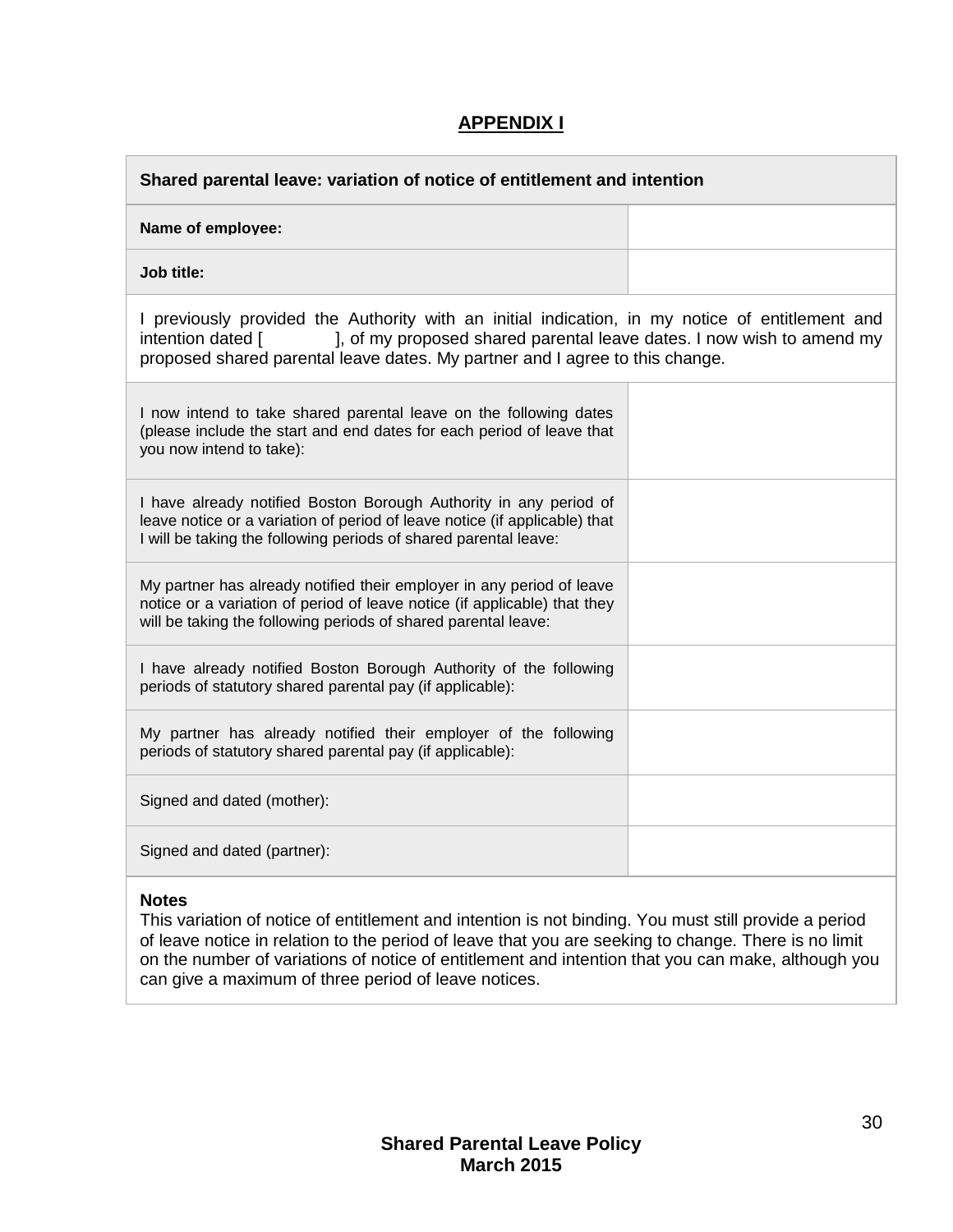# **APPENDIX J**

<span id="page-30-0"></span>

| Shared parental leave: revocation of maternity leave curtailment notice                                                                                                                                                                                                                                                                                                                                                                                                                                                                                                                                                                                                          |  |  |
|----------------------------------------------------------------------------------------------------------------------------------------------------------------------------------------------------------------------------------------------------------------------------------------------------------------------------------------------------------------------------------------------------------------------------------------------------------------------------------------------------------------------------------------------------------------------------------------------------------------------------------------------------------------------------------|--|--|
| Name of employee:                                                                                                                                                                                                                                                                                                                                                                                                                                                                                                                                                                                                                                                                |  |  |
| Job title:                                                                                                                                                                                                                                                                                                                                                                                                                                                                                                                                                                                                                                                                       |  |  |
| Date of maternity leave curtailment<br>notice:                                                                                                                                                                                                                                                                                                                                                                                                                                                                                                                                                                                                                                   |  |  |
| I previously notified you that I wished to<br>end my maternity leave on:                                                                                                                                                                                                                                                                                                                                                                                                                                                                                                                                                                                                         |  |  |
| I no longer wish to end my maternity leave and would like to revoke my maternity leave<br>curtailment notice. [I would also like to revoke my maternity pay period curtailment notice.]                                                                                                                                                                                                                                                                                                                                                                                                                                                                                          |  |  |
| Signed:                                                                                                                                                                                                                                                                                                                                                                                                                                                                                                                                                                                                                                                                          |  |  |
| Dated:                                                                                                                                                                                                                                                                                                                                                                                                                                                                                                                                                                                                                                                                           |  |  |
| <b>Notes</b><br>You can withdraw your maternity leave curtailment notice only if:<br>it is discovered that neither you nor your partner are entitled to shared parental<br>$\bullet$<br>leave or statutory shared parental pay and you withdraw your maternity leave<br>curtailment notice within eight weeks of providing your maternity leave curtailment<br>notice;<br>you gave the maternity leave curtailment notice before the birth of your child and<br>$\bullet$<br>you withdraw your maternity leave curtailment notice within six weeks of your<br>child's birth; or<br>your partner has died (if this is the case, please state the date of death here:<br>$\bullet$ |  |  |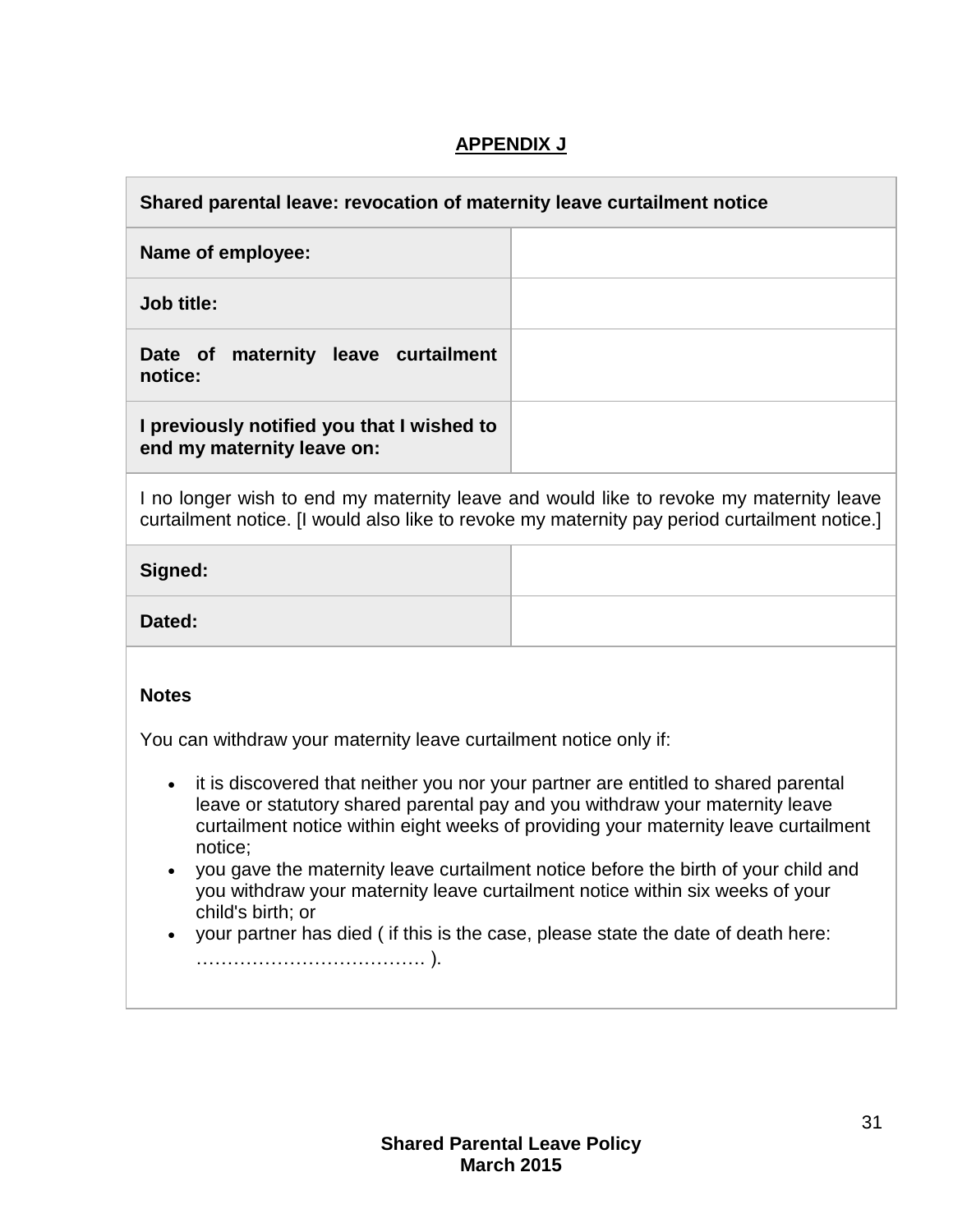#### **APPENDIX K**

<span id="page-31-0"></span>

| Shared parental leave: period of leave notice (adoption within the UK)                                                                                                                                                                                                                     |              |  |
|--------------------------------------------------------------------------------------------------------------------------------------------------------------------------------------------------------------------------------------------------------------------------------------------|--------------|--|
| Name of employee:                                                                                                                                                                                                                                                                          | Employee No: |  |
| I wish to take the following period(s) of shared parental leave.<br>Please complete either section A or section B.                                                                                                                                                                         |              |  |
| Section A: please fill out if the child has already been placed for adoption or if you know<br>the exact dates on which you would like to take shared parental leave.                                                                                                                      |              |  |
| I intend to take shared parental leave on the following dates (please include<br>the start and end dates for each period of leave that you intend to take):                                                                                                                                |              |  |
| Section B: please fill out if the child has not yet been placed for adoption and you wish<br>your shared parental leave to start either on the day on which the child is placed for<br>adoption, or a specified number of days after the day on which the child is placed for<br>adoption. |              |  |
| I wish my shared parental leave to start [on the day on which the child is<br>placed for adoption/the following number of days after the date on which the<br>child is placed for adoption:                                                                                                |              |  |
| I wish my shared parental leave to end the following number of days after<br>the date on which the child is placed for adoption:                                                                                                                                                           |              |  |
| Signed:                                                                                                                                                                                                                                                                                    | Date:        |  |
| Notes:<br>You can request to take shared parental leave in one continuous block (in which case the                                                                                                                                                                                         |              |  |

Authority is required to accept the request as long as you meet the eligibility and notice requirements), or as a number of discontinuous blocks of leave (in which case you need the Authority's agreement). The start date of the first period of shared parental leave that you wish to take must be at least eight weeks after you have provided this notice. Shared parental leave must be taken in blocks of at least one week.

This notice is to confirm to the Authority the shared parental leave that you intend to take. You must have already submitted a notice of entitlement and intention before using this form.

The authority recognises that employees' plans can change. However, it is recommended that you and your partner think carefully about your shared parental leave before submitting this form, as opportunities to amend requests for shared parental leave are limited. Apart from exceptional circumstances, you can submit a period of leave notice or a notice that you have changed your mind about shared parental leave dates on a combined total of just three occasions.

You and your partner must take any shared parental leave within 52 weeks of the date of placement for adoption of the child.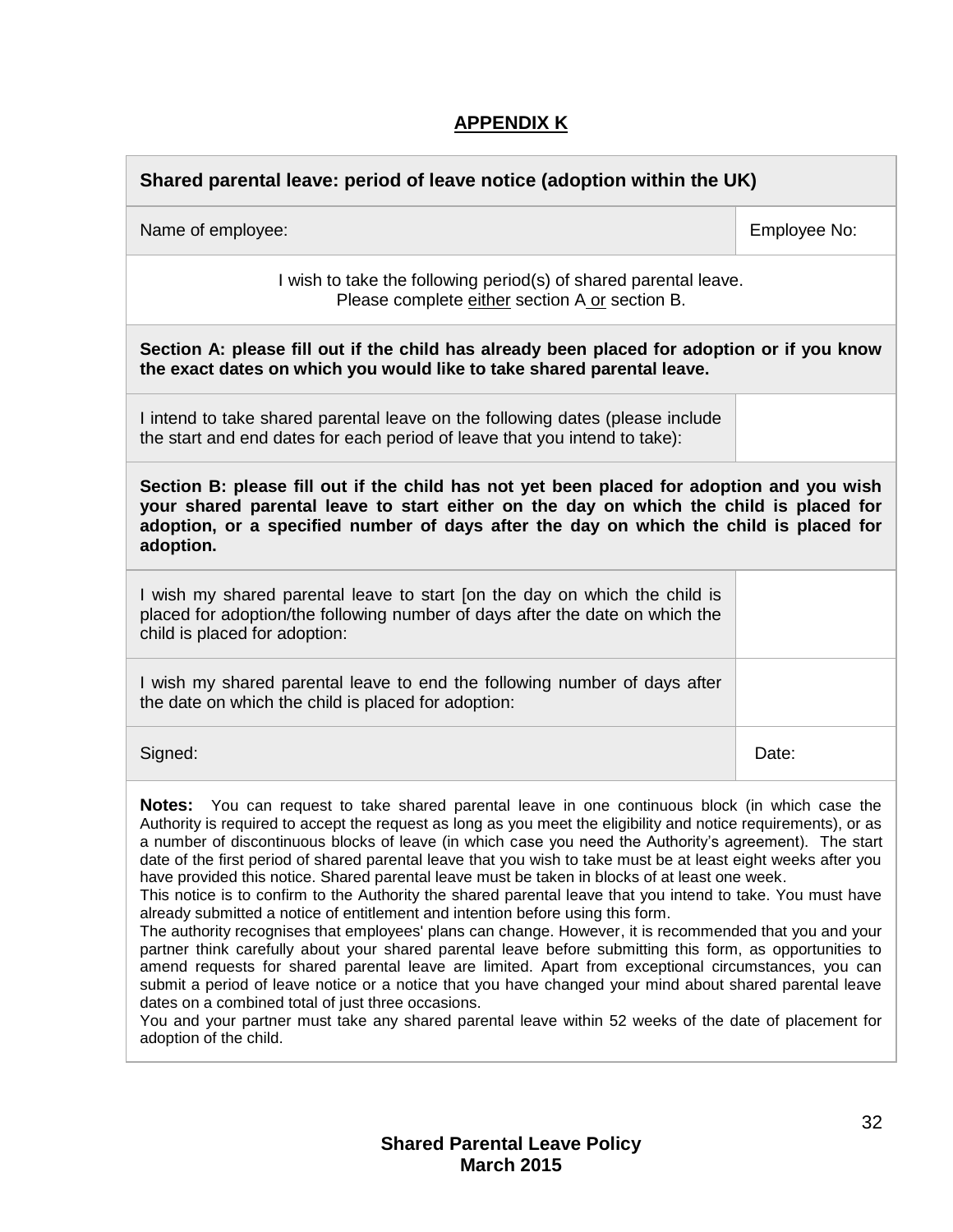# **APPENDIX L**

<span id="page-32-0"></span>

| Shared parental leave: period of leave notice (adoption from overseas)                                                                                                                                                                                                                                                                                                                                                                                                                    |              |  |
|-------------------------------------------------------------------------------------------------------------------------------------------------------------------------------------------------------------------------------------------------------------------------------------------------------------------------------------------------------------------------------------------------------------------------------------------------------------------------------------------|--------------|--|
| Name of employee:                                                                                                                                                                                                                                                                                                                                                                                                                                                                         | Employee No: |  |
| I wish to take the following period(s) of shared parental leave.<br>Please complete either section A or section B.                                                                                                                                                                                                                                                                                                                                                                        |              |  |
| Section A: please fill out if the child has already entered Great Britain or if you know the<br>exact dates on which you would like to take shared parental leave.                                                                                                                                                                                                                                                                                                                        |              |  |
| I intend to take shared parental leave on the following dates<br>(please include the start and end dates for each period of leave<br>that you intend to take):                                                                                                                                                                                                                                                                                                                            |              |  |
| Section B: please fill out if the child has not yet entered Great Britain and you wish your<br>shared parental leave to start either on the day on which the child enters Great Britain, or a<br>specified number of days after the day on which the child enters Great Britain.                                                                                                                                                                                                          |              |  |
| I wish my shared parental leave to start [on the day on which the<br>child is enters Great Britain/the following number of days after the<br>date on which the child enters Great Britain]:                                                                                                                                                                                                                                                                                               |              |  |
| I wish my shared parental leave to end the following number of<br>days after the date on which the child enters Great Britain:                                                                                                                                                                                                                                                                                                                                                            |              |  |
| Signed:                                                                                                                                                                                                                                                                                                                                                                                                                                                                                   | Dated:       |  |
| Notes:<br>You can request to take shared parental leave in one continuous block (in which case the Authority is<br>required to accept the request as long as you meet the eligibility and notice requirements), or as a number of<br>discontinuous blocks of leave (in which case you need the Authority's agreement).                                                                                                                                                                    |              |  |
| The start date of the first period of shared parental leave that you wish to take must be at least eight weeks after you<br>have provided this notice. Shared parental leave must be taken in blocks of at least one week.<br>This notice is to confirm to the Authority the shared parental leave that you intend to take. You must have already<br>submitted a notice of entitlement and intention before using this form.                                                              |              |  |
| The Authority recognises that employees' plans can change. However, it is recommended that you and your partner<br>think carefully about your shared parental leave before submitting this form, as opportunities to amend requests for<br>shared parental leave are limited. Apart from exceptional circumstances, you can submit a period of leave notice or a<br>notice that you have changed your mind about shared parental leave dates on a combined total of just three occasions. |              |  |
| You and your partner must take any shared parental leave within 52 weeks of the date of the child's entrance into Great<br>Britain.                                                                                                                                                                                                                                                                                                                                                       |              |  |